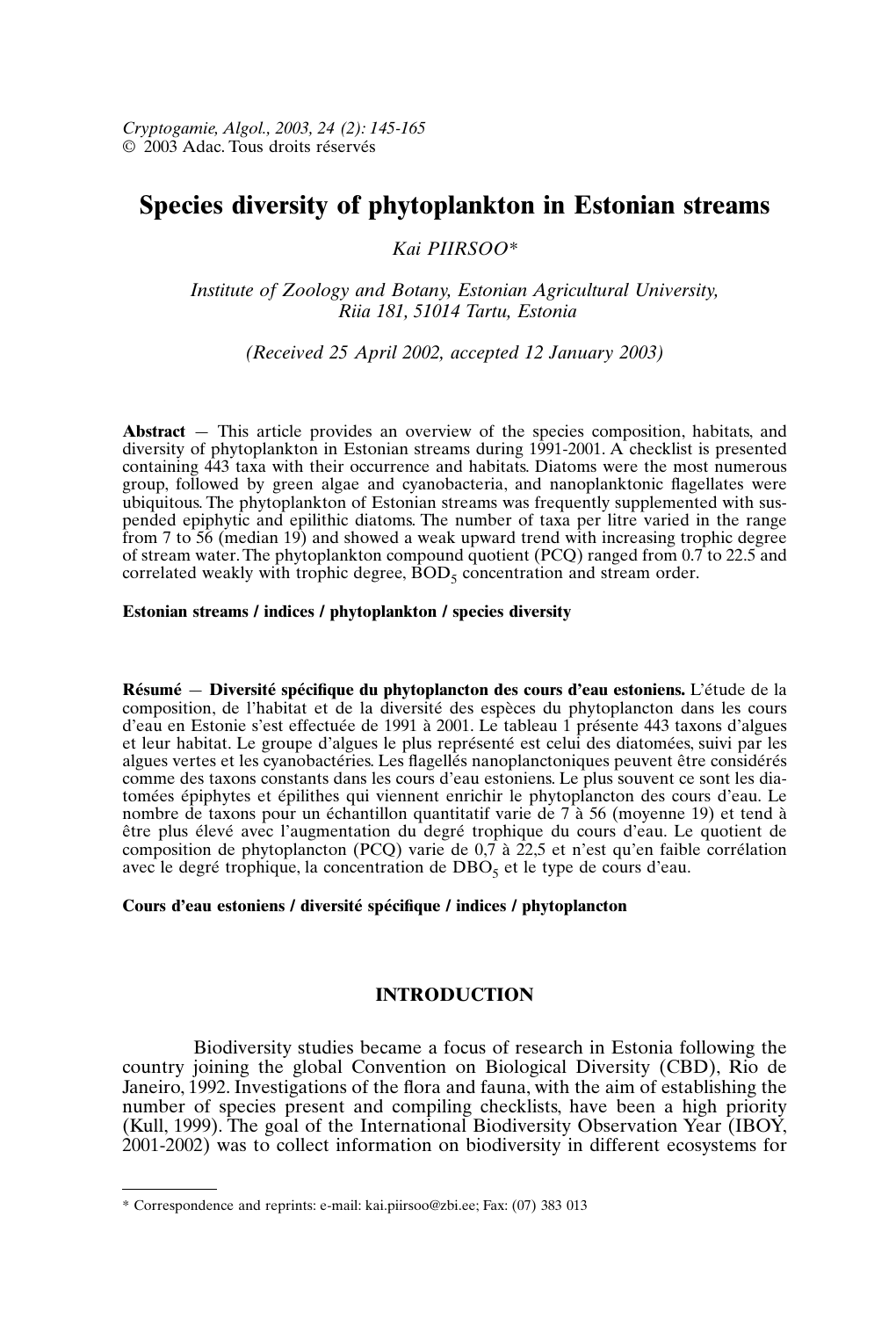the preservation of the structural diversity of natural habitats and for the promotion of sustainable use of biological resources. Studies of species diversity in different waterbodies contribute to the elaboration of the protection strategy of natural habitats in the framework of the Natura 2000 Project and play an important role in the evaluation of biological water quality in accordance with the EU Water Framework Directive (WFD).

Extensive research on the phytoplankton in Estonian running waters started with the project "Biota of the Estonian Rivers" at the Institute of Zoology and Botany in 1991. A monitoring project was launched in 1994 and data on the abundance and biomass of phytoplankton for 1991-1997 have been published (Piirsoo, 2001a, b). The goal of the present paper is to provide an overview of the species composition, habitats and diversity of phytoplankton in Estonian streams during 1991-2001, and also to clarify the suitability of some indices, based on phytopankton characteristics, for the evaluation of water quality.

#### **MATERIALS AND METHODS**

#### **The Study Area**

The river network in Estonia is relatively dense (average 0.72 km/km2), with over 7,000 rivers, brooks, and ditches; the official register (EJOKN, 1986) listing 1,755 of them. Estonian running waters are divided into six drainage basins (Järvekülg, 2001).

Bedrock topography and Quaternary deposits play a very important role in the development of river valleys. Silurian and Ordovician outcrops, rich in carbonate rocks and limestone, are located in the northern part of Estonia while Devonian sandstones, siltstones, clay and marl deposits dominate in South Estonia (Viiding & Raukas, 1995). The thickness of river deposits is markedly different in North and South Estonian valleys. Channel deposits prevail in the stream valleys of North Estonia and their thickness is usually 1-2 m in the lower reaches. Overbank deposits, including fen peat, dominate in South Estonian valleys and their thickness increases up to 10-15 m towards the lower courses of the rivers (Miidel, 2001). Sediments, generated as a consequence of human activity mainly in the form of wastes, are increasing from year to year. Numerous streams rise from forests and peat bogs. The macroalgae *Cladophora glomerata,* and *Vaucheria* spp. as well as *Ulothrix zonata, Spirogyra* sp., *Chantransia chalybea* and *Batrachospermum moniliforme* occur most frequently in Estonian running waters (Trei, 2001).

Estonian streams are short and have a small catchment area – most of the investigated running waters (70 %) belong to second – or third-order streams, and only five rivers (Pärnu, Navesti, Halliste, Emajõgi, and Narva) are regarded as fifth-order streams. The catchment area of the overwhelming majority (90 %) of the studied running waters is smaller than  $1,000$  m<sup>2</sup>. The stream gradient and flow velocity are highly variable, but rivers with a moderate stream gradient (1.0-2.0 m  $km^{-1}$ ), flow velocity (0.25-0.5 m s<sup>-1</sup>) and weakly alkaline water ( $pH$  7.3-8.0) occupy the first place among the investigated streams. Residence time in longer Estonian rivers varies from 4 to 8 days in midsummer (Hang & Loopmann, 1995). Water temperature in the investigated streams in midsummer revealed significant differences (7.7-24.9  $\degree$ C). Nitrogen and phosphorus compounds are abundant in many streams.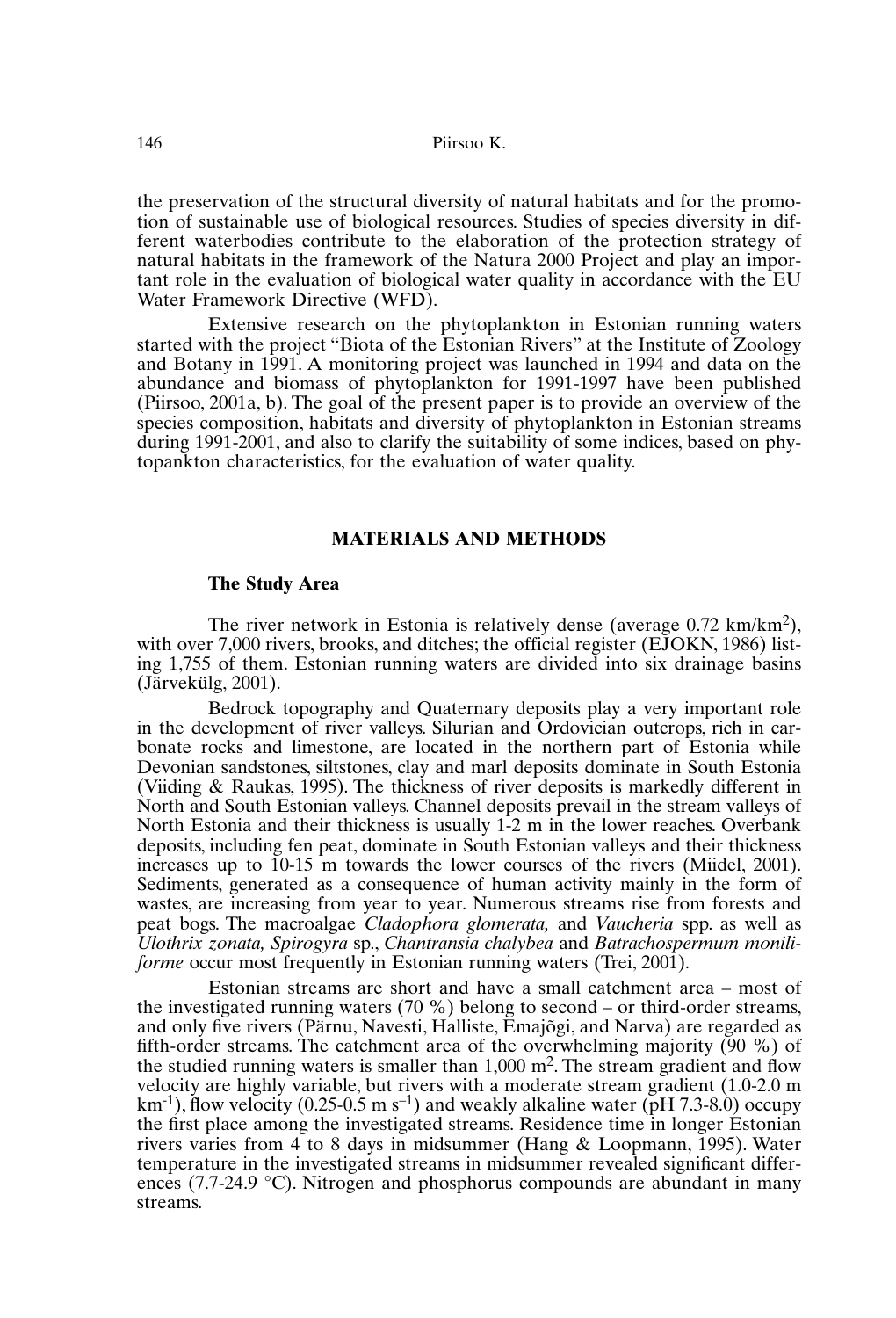

Fig. 1. The map and location of stations of phytoplankton sampling in the Estonian streams in 1991-2001.

Samples of phytoplankton were collected during complex hydrobiological expeditions to 503 reaches of 164 Estonian rivers, brooks, and ditches in the midsummers of 1991-2001 (Fig. 1). Sixty-eight streams were studied twice or three times. The number of samples per stream depended on stream length and ranged from 3 to 11 for the main rivers and from 1 to 3 for the tributaries. A total of 594 quantitative samples of 100-200 ml were taken from the main flows of streams at a depth of 0.1 m. In addition, 570 qualitative samples were collected by filtering 50  $\hat{I}$  of water through a phytoplankton net with a 50  $\mu$ m mesh size. All samples were preserved in an acid Lugol solution. Species were identified using the light microscopes Labovert, Ergaval, and Amplival (magnifications  $10 \times 32$ ,  $16 \times 40$ ) and  $16 \times 100$ ). For the identification of diatoms, frustules were cleaned with concentrated HCl and  $H_2SO_4$ . Altogether 378 diatom slides were prepared and mounted in Hyrax (refractive index 1.65).

The following literature and web sources were used to identify algae and to determine their habitats: Kossinskaja (1960), Palamar-Mordvintseva (1982), Komárek & Fott (1983), Krammer & Lange-Bertalot (1986, 1988, 1991a, b), Anagnostidis & Komárek (1988), Komárek & Anagnostidis (1989, 1999), Tikkanen & Willén (1992), Snoeijs (1993), Snoeijs & Vilbaste (1994), Snoeijs & Potapova (1995), Snoeijs & Kasperovičienè (1996), Cox (1996), Blomqvist & Herlitz, (1998), Snoeijs & Balashova (1998) and Baltic Sea Phytoplankton Sheets\*. *Scenedesmus* species were identified after Uherkovich & Kiss  $(1995)$ . The nomenclature of diatoms was updated using Round *et al*. (1990) as well as the Omnidia software (version 3). The diversity of suspended algae in the lower stream reaches was estimated using the Shannon-Weaver index (*H´*, natural logarithm ln was used)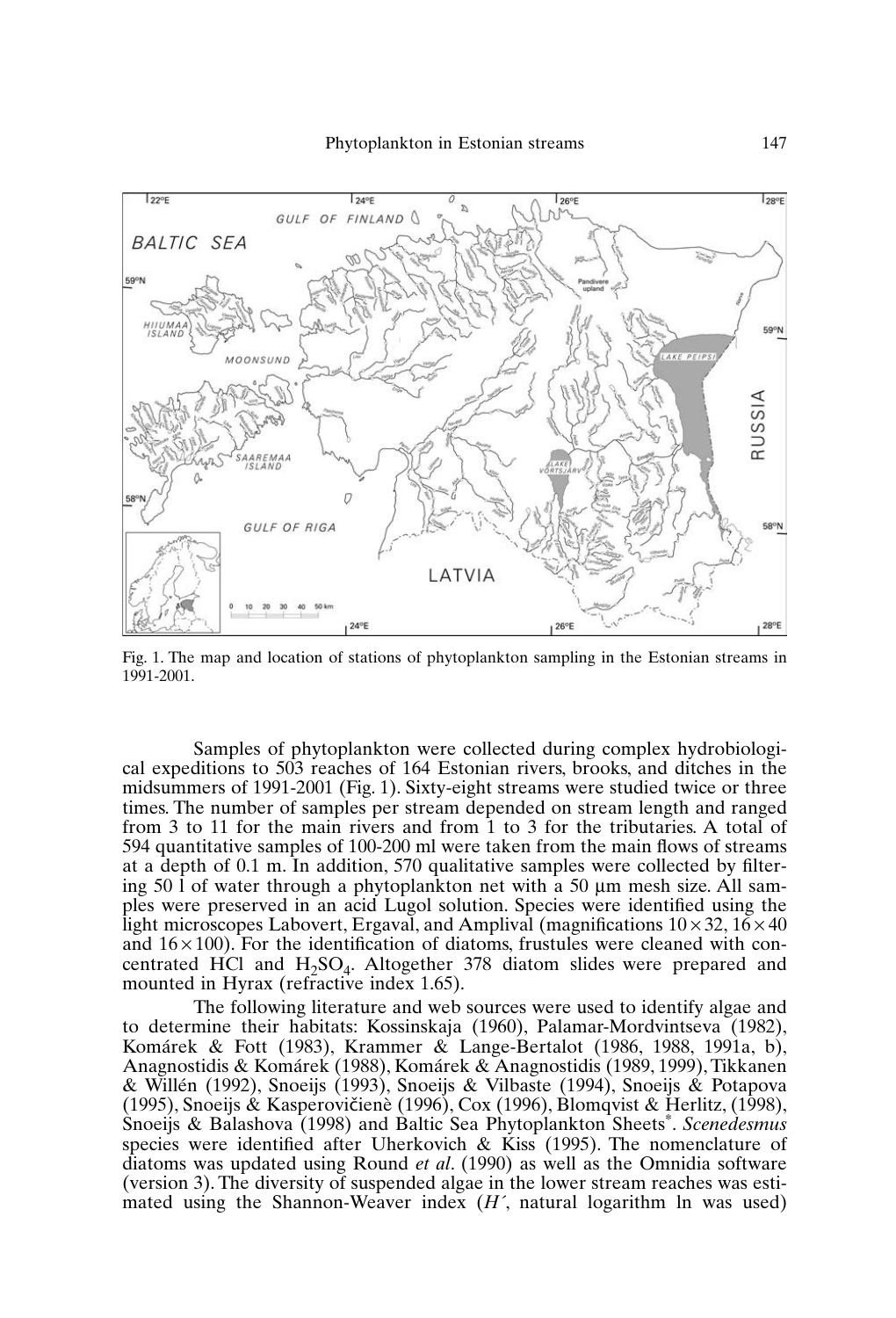(Shannon & Weaver, 1949), and the Nygaard phytoplankton compound quotient  $(1949)$ , modified by Ott & Laugaste  $(1996)$  and widely used to estimate the trophic status of small Estonian lakes (PCQ) (Ott & Kõiv, 1999):

$$
PCQ = \frac{{}^{*}Cyan + Chl + Cent + Eugl + Cryp}{Zygn + Chr + 1}
$$

\* number of taxa in phytoplankton samples: Cyan – Cyanobacteria; Chl – Chlorococcales; Cent –Centrales; Eugl – Euglenophyta; Cryp – Cryptophyta; Zygn – Zygnematales; Chr – Chrysophyta.

The Sørensen index was calculated to assess the similarity of the phytoplankton community in different drainage basins, as well as in the same rivers in different years. Differences in the mean values of phytoplankton characteristics were tested by the non-parametric Kruskal-Wallis ANOVA median test; *P* < 0.05 was accepted as significant.

Stream order after Horton-Strahler (Gordon *et al*., 1994) was calculated using maps on a scale of 1: 400,000. Morphometric measurements, as well as hydrological and hydrochemical variables were determined simultaneously. The BOD5 value was obtained from the difference between the two measurements of dissolved oxygen before and after the incubation period (5 days at 20°C in dark) with an accuracy of 0.1 unit. In order to determine the trophic degree, the concentrations of tot-N in river water were estimated using a scale elaborated by Forsberg & Ryding (1980). The concentrations of tot-P were estimated using the following original scale (Järvekülg, 1993): oligotrophic  $\leq 10$  mg m<sup>-3</sup>, mesotrophic 11-50 mg m<sup>-3</sup>, eutrophic 51-100 mg m<sup>-3</sup>, and hypertrophic  $> 100$  mg m<sup>-3</sup>. The trophic degree was determined by the content of the biogenous element that had a lower concentration. Calcareous and siliceous streams were determined according to the bedrock map of Estonia, based on the data of the Institute of Geology and Board of Geology (Arold, 1993).

#### **RESULTS**

#### **Floristic composition**

A total of 443 algal taxa in 163 genera were identified in Estonian streams (Tab. 1). Species richness was the highest in the genera *Scenedesmus, Navicula, Nitszchia, Cosmarium*, and *Cymbella*. The number of single- and fewspecies (2-5) genera was very high, making up more than 90% of the total number of genera.

The majority of taxa belong to the class Diatomophyceae, with 188 representatives from 58 genera (42 % of the total number of taxa). *Cocconeis pediculus* and *Nitzschia acicularis* were observed in more than 80% of stream reaches, and they can be regarded as ubiquitous in Estonian streams. *Achnanthes minutissima*, *Synedra ulna*, *Cocconeis placentula*, *Meridion circulare*, *Melosira varians*, and *Rhoicosphenia abbreviata* occurred in more than 50% of the stream reaches, and can be considered as frequent diatoms. The class Chlorophyceae, with 88 taxa, had

<sup>\*</sup> http://www2.fimr/algaline/sheets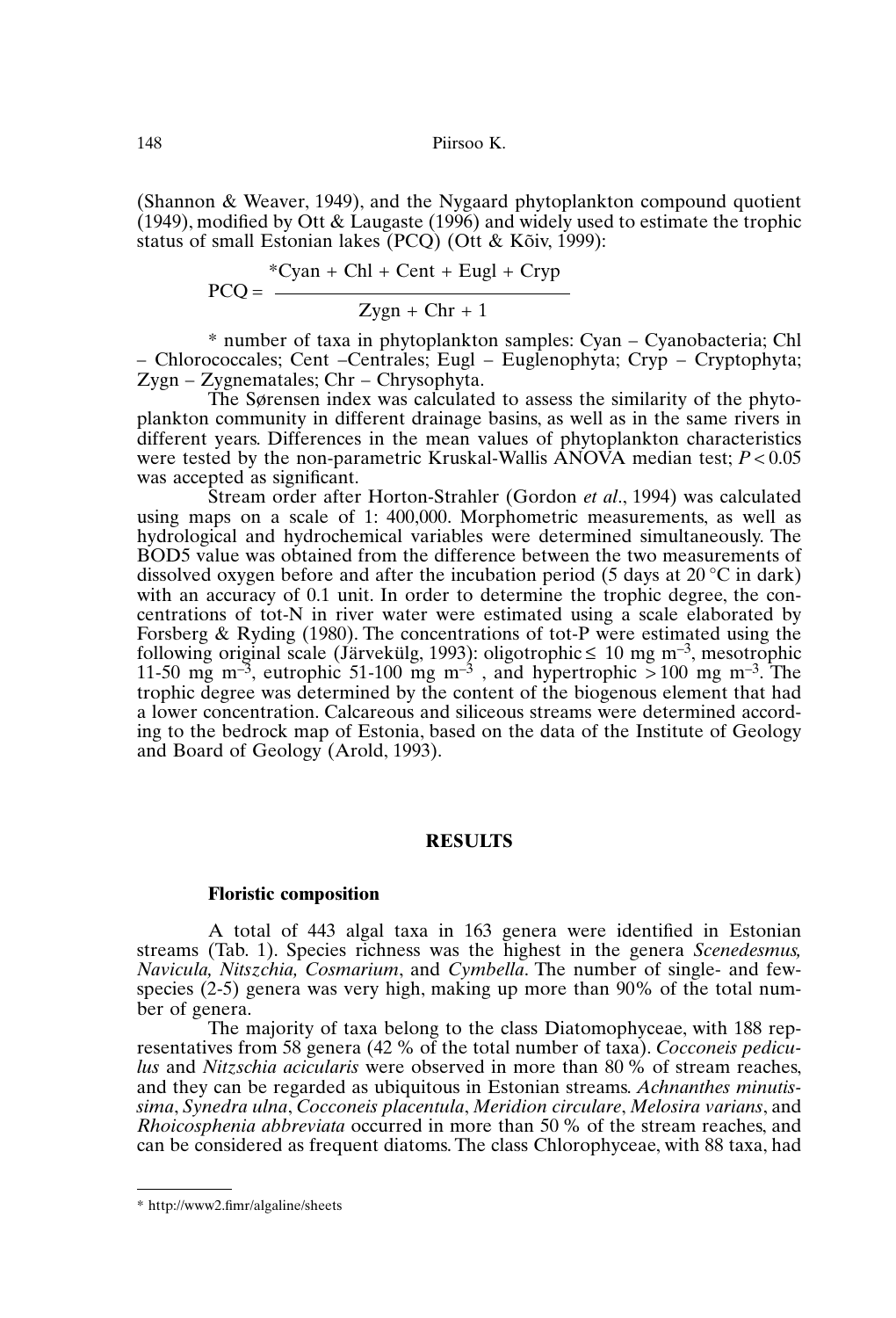Tab. 1. Checklist of phytoplankton in Estonian streams in 1991-2001. Occurrence scale: vr- very rare (the species occurred less than in 1 % of the streams); r - rare (occurred in 1-20 % of the streams); c - common (occurred in 21-50 % of the streams); vc - very common (occurred in more than 51 % of the streams). Algal habitat: Pl- planktonic; Eh - epiphytic (attached to plants); El epilithic (associated with rock surface); Ep - epipelic (unattached, motile in and on sediments); Es - epipsammic (attached to sand grains); + species for which information is lacking.

| Taxon                                                         | Occurrence        | Habitat        |
|---------------------------------------------------------------|-------------------|----------------|
| CYANOBACTERIA (CYANOPHYTA)                                    |                   |                |
| Cyanophyceae                                                  |                   |                |
| Anabaena lemmermannii P. Richter                              | vr                | Pl             |
| A. planctonica Brunnth                                        | vr                | P1             |
| A. spiroides Klebahn                                          | vr                | P1             |
| A. variabilis Kützing ex Bornet et Flahault                   | r                 | Pl, Ep         |
| Aphanizomenon flos-aquae (Linné) Ralfs ex Bornet et Flahault  | $\mathbf{r}$      | Pl             |
| A. gracile Lemmermann                                         | vr                | P1             |
| A. skujae Komárková-Legnerová et Cronberg                     | vr                | P1             |
| Aphanocapsa delicatissima W. et G. S. West                    | $\mathbf{r}$      | P1             |
| A. grevillei (Berkeley) Rabenhorst                            | vr                | El, Ep         |
| A. holsatica (Lemmermann) Cronberg et Komárek                 | vr                | Pl             |
| A. reinboldii (Richter) Komárek et Anagnostidis               | r                 | Es             |
| Aphanothece clathrata W. et G. S. West                        | r                 | P1             |
| A. minutissima (W. West) Komárková-Legnerová et Cronberg      | vr                | Pl             |
| A. stagnina (Sprengel) A. Braun                               | vr                | Pl, Eh         |
| Arthrospira jenneri Stizenberger ex Gomont                    | vr                | Pl, Ep         |
| Chroococcus dispersus (Keissler) Lemmerman                    | vr                | Pl             |
| C. distans (G. M. Smith) Komárková-Legnerová et Cronberg      | vr                | Pl             |
| C. limneticus Lemmermann                                      | $\mathbf{r}$      | P1             |
| C. minutus (Kützing) Nägeli                                   | $\mathbf{r}$      | Pl, Eh         |
| C. turgidus (Kützing) Nägeli                                  | $\mathbf{r}$      | El, Ep         |
| Coelosphaerium kuetzingianum Nägeli                           | $\mathbf{r}$      | Pl             |
| Cyanodictyon imperfectum Cronberg et Weibull                  | vr                | Pl             |
| C. planctonicum Meyer                                         | vr                | Pl             |
| Gomphosphaeria aponina Kützing                                |                   | Pl, Eh         |
| Heterolebleinia kuetzingii (Schmidle) Anagnostidis et Komárek | vr<br>r           | Ep             |
| Komvophoron sp.                                               | vr                | P1             |
| Lebleinia epiphytica (Hieronymos) Anagnostidis et Komárek     | vr                | Eh             |
| Limnothrix planctonica (Woloszynska) Meffert                  | $\mathbf{r}$      | P1             |
| L. redekei (van Goor) Meffert                                 | vr                | P1             |
| L. sp. $(l = 1.5$ :m; L = 4-5 :m)                             | vr                |                |
| Lyngbya aestuarii (Mertens) Liebmann ex Gomont                |                   | Pl, Ep         |
| Merismopedia glauca (Ehrenberg) Kützing                       | r<br>$\mathbf{r}$ | Eh, Pl         |
| M. tenuissima Lemmermann                                      |                   | Pl             |
| Microcystis aeruginosa (Kützing) Kützing                      | $\mathbf c$       | Pl             |
|                                                               | r                 | Pl             |
| M. botrytis Teiling<br>M. flos-aquae (Wittrock) Kirchner      | vr                | P1             |
|                                                               | vr                | P <sub>1</sub> |
| M. natans Lemmermann ex Skuja                                 | vr                | P1             |
| M. wesenbergii (Komárek) Komárek                              | $\mathbf{r}$      |                |
| Nodularia harveyana (Thwaites) Thuret ex Bornet et Flahault   | vr                | Pl, Ep         |
| N. spumigena Mertens ex Bornet et Flahault                    | vr                | Pl, Ep         |
| Nostoc microscopicum Carm.ex Bornet et Flahault               | vr                | Ep             |
| Oscillatoria brevis (Kützing) Gomont                          | vr                | Pl, El, Ep     |
| O. cf. chalybea (Mertens) Gomont                              | vr                | Pl, El, Ep     |
| O. cf. irrigua (Kützing) Gomont                               | vr                | Pl, El         |
| O. limosa C. Agardh ex Gomont                                 | $\mathbf r$       | Pl             |
| O. princeps Vaucher ex Gomont                                 | vr                | Pl, Ep         |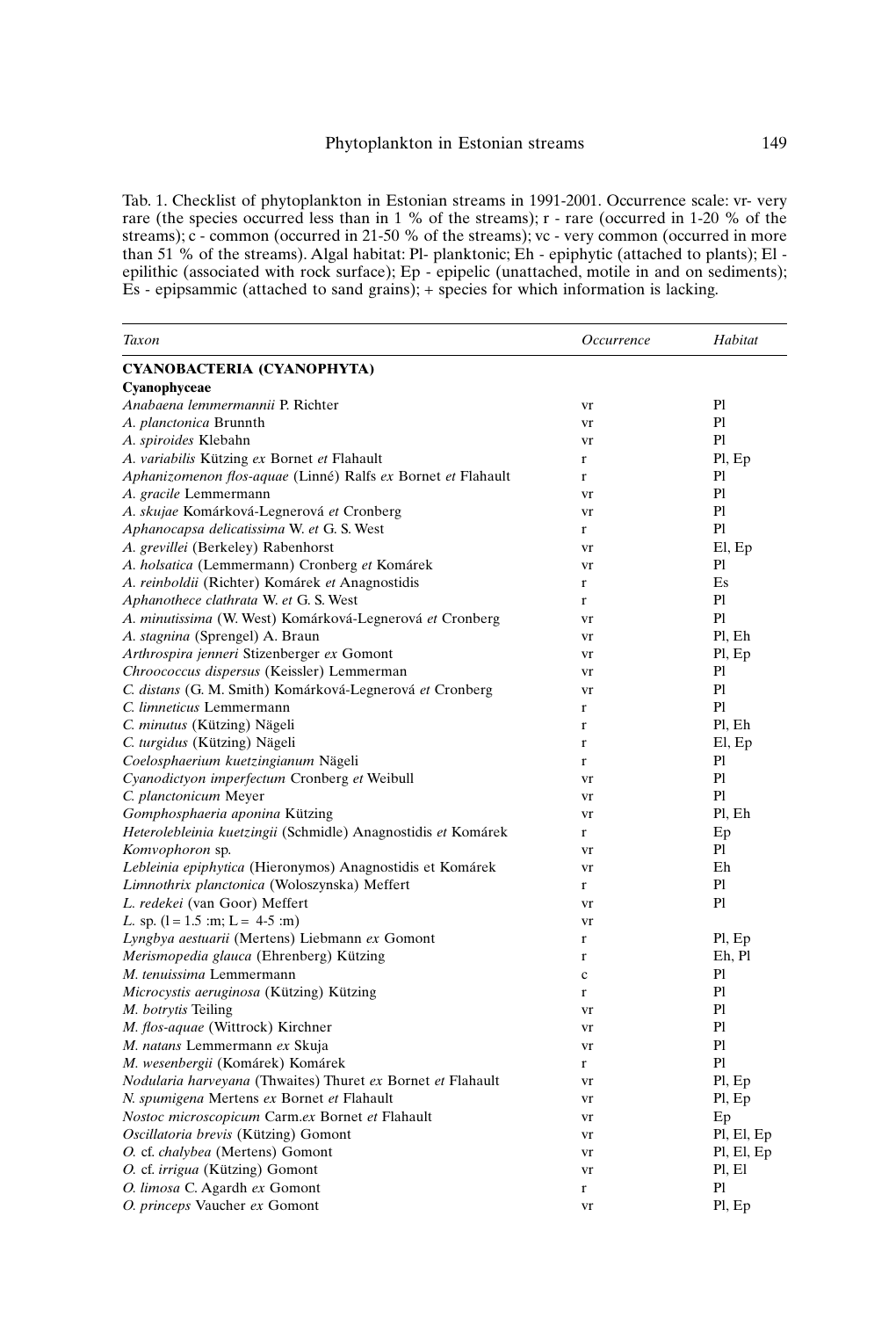| Taxon                                                           | Occurrence | Habitat        |
|-----------------------------------------------------------------|------------|----------------|
| Phormidium tenue (C. Agardh ex Gomont) Anagnostidis et Komárek  | $\bf r$    | Pl, Ep         |
| Planktolyngbya circumcreta (G. S. West) Anagnostidis et Komárek | vr         | Pl             |
| P. contorta (Lemmermann) Anagnostidis et Komárek                | vr         | Pl, Ep         |
| P. subtilis (W. West) Anagnostidis et Komárek                   | r          | Pl, Eh, Ep     |
| Planktothrix agardhii (Gomont) Anagnostidis et Komárek          | c          | Pl, Ep         |
| P. rubescens (Gomont) Anagnostidis et Komárek                   | vr         | Pl, Eh         |
| Pseudanabaena limnetica (Lemmermann) Komárek                    | c          | Pl             |
| P. mutica (Naumann et Huber-Pestalozzi) Bourrelly               | vr         | Pl             |
| Rhabdoderma lineare Schmidle et Lauterborn                      | vr         | P1             |
| <i>Schizothrix</i> sp.                                          | vr         |                |
| Snowella lacustris (Chodat) Komárek et Hindák                   | r          | Pl             |
| S. litoralis (Häyren) Komárek et Hindák                         | vr         | Pl             |
| S. cf. septentrionalis Komárek et Hindák                        | vr         | Pl             |
| Spirulina major Kützing ex Gomont                               | vr         | Pl, Ep         |
| Trichodesmium cf. lacustre Klebahn                              | vr         | Pl             |
| Woronichinia compacta (Lemmermann) Komárek et Hindák            | r          | Pl             |
| W. naegeliana (Unger) Elenkin                                   | vr         | Pl             |
| СКҮРТОРНҮТА                                                     |            |                |
| Crytophyceae                                                    |            |                |
| Campylomonas cf. reflexa (Skuja) Hill                           | r          | Pl             |
| Cryptomonas cf. anas Javornicky                                 | vr         | Pl             |
| C. cf. curvata Ehrenberg                                        | r          | Pl             |
| C. cf. erosa Ehrenberg                                          | c          | Pl, Ep         |
| C. cf. obovata Skuja                                            | r          | Pl             |
| C. cf. ovata Ehrenberg                                          | r          | Pl, Ep         |
| Flagellata spp. < 7µm                                           | vc         |                |
| Rhodomonas lacustris Pascher et Ruttner                         | vc         | Pl             |
| DINOPHYTA (PYRRHOPHYTA)                                         |            |                |
| Dinophyceae                                                     |            |                |
| Ceratium cornutum (Ehrenberg) Claparède et Lachmann             | vr         | Pl             |
| C. furcoides (Levander) Langhans                                | vr         | Pl             |
| C. hirundinella (O. F. Müller) Schrank                          | r          | Pl             |
| Gymnodinium cf. helveticum Penard                               | vr         | P <sub>1</sub> |
| G. simplex (Lohmann) Kofoid et Swezy                            | vr         | 1              |
| $G.$ sp.                                                        | vr         | P <sub>1</sub> |
| Peridinium cinctum (O. F. Müller) Ehrenberg                     | vr         | Pl             |
| P. umbonatum Stein                                              | c          | Pl             |
| P. cf. willei Huitfeld-Kaas                                     | r          | Pl             |
| Protoperidinium brevipes (Paulsen) Balech                       | r          | Pl             |
| <b>CHRYSOPHYTA</b>                                              |            |                |
| Chrysophyceae                                                   |            |                |
| Bitrichia chodatii (Reverdin) Hollande                          | vr         | Pl             |
| Dinobryon bavaricum Imhof                                       | vr         | Pl             |
| D. cylindricum Imhof                                            | vr         | Pl             |
| D. divergens Imhof                                              | r          | Pl             |
| D. sertularia Ehrenberg                                         | c          | Pl             |
| Uroglena sp.                                                    | vr         | Pl             |
| Synurophyceae                                                   |            |                |
| Mallomonas akrokomos Ruttner                                    | vr         | Pl             |
| M. cf. caudata Ivanov                                           | r          | Pl             |
| M. cf. tonsurata Teiling                                        | vr         | Pl             |
| Synura cf. uvella Stein                                         | c          | Pl             |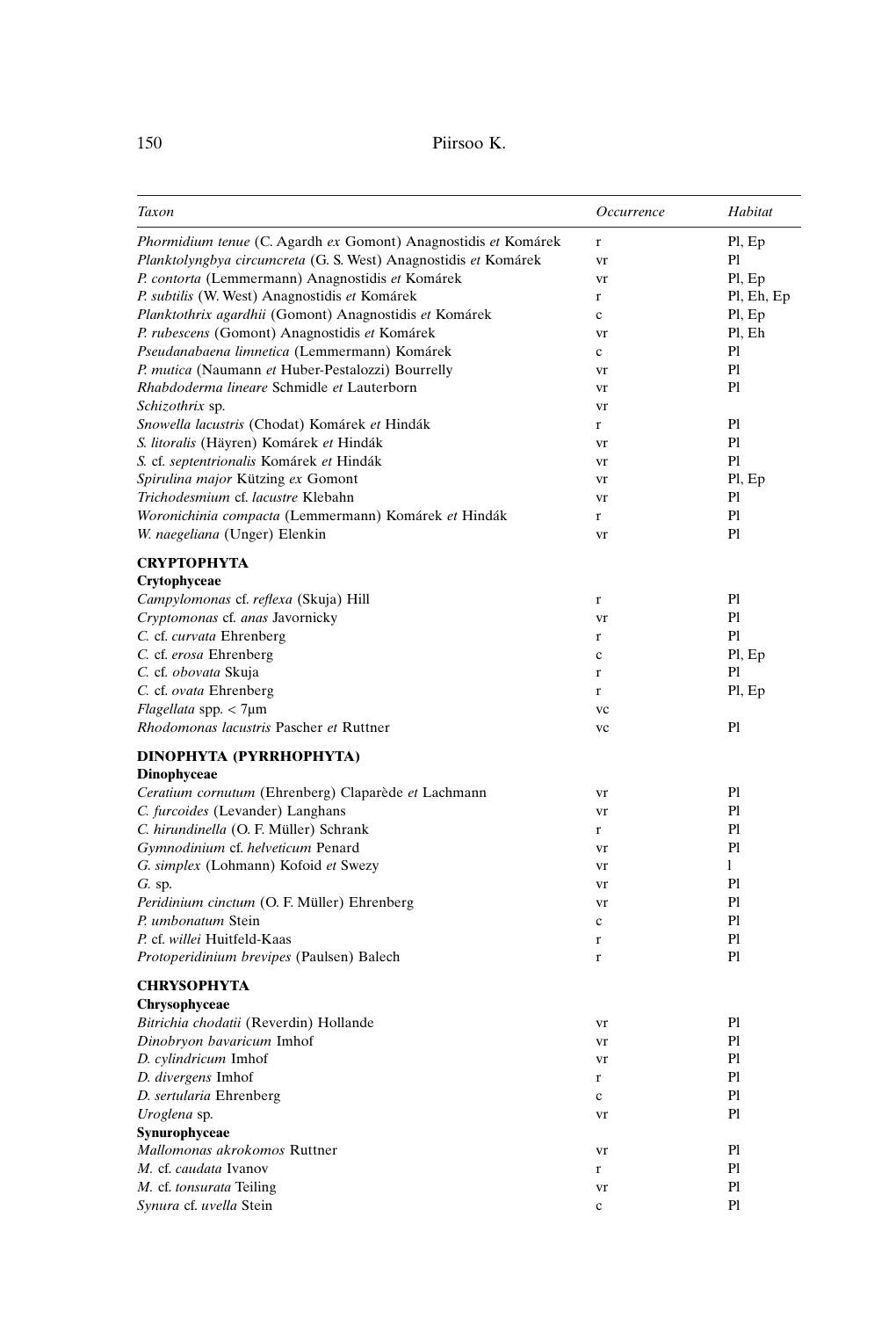| Taxon                                                     | Occurrence  | Habitat    |
|-----------------------------------------------------------|-------------|------------|
| Diatomophyceae (Bacillariophyceae)                        |             |            |
| EUPODISCALES (CENTRALES)                                  |             |            |
| Actinocyclus normanii (Gregory) Hustedt                   | r           | Pl, Eh     |
| Aulacoseira ambigua (Grunow) Simonsen                     | r           | Pl, Eh     |
| A. granulata (Ehrenberg) Simonsen                         | $\mathbf r$ | Pl         |
| A. var. angustissima (O. Müller) Simonsen                 | vr          | Pl         |
| A. islandica (O. Müller) Simonsen                         | vr          | Pl         |
| A. valida (Grunow) Krammer                                | vr          | Pl         |
| Cyclostephanos dubius (Fricke) Round                      | vr          | Pl         |
| Cyclotella bodanica Grunow                                | r           | Pl         |
| C. meneghiniana Kützing                                   | c           | Pl         |
| C. radiosa (Grunow) Lemmermann                            | r           | Pl         |
| C. stelligera Cleve et Grunow                             | vr          | Pl         |
| Ellerbeckia arenaria (Moore) Crawford                     | vr          | Pl, El     |
| Melosira varians C. Agardh                                | vc          | Pl, Eh, El |
| Rhizosolenia longiseta Zacharias                          | r           | Pl         |
| Stephanodiscus binderanus (Kützing) Krieger               | vr          | Pl         |
| S. hantzschii Grunow                                      | r           | Pl         |
| S. neoastrea Håkansson et Hickel                          | vr          | Pl         |
| S. cf. rotula (Kützing) Hendey                            | vr          | Pl         |
| BACILLARIALES (PENNALES)                                  |             |            |
| Achnanthes exigua Grunow                                  | vr          | Eh         |
| A. lemmermanni Hustedt                                    | r           | Es         |
| A. minutissima Kützing                                    | vc          | Eh         |
| Amphipleura pellucida (Kützing) Kützing                   | r           | Eh, Ep     |
| Amphora copulata (Kützing) Schoeman et Archibald          | r           | El, Ep     |
| A. ovalis (Kützing) Kützing                               | $\mathbf c$ | El, Ep     |
| A. pediculus (Kützing) Grunow                             | c           | El, Ep     |
| A. robusta Gregory                                        | vr          | Ep         |
| Aneumastus tusculus (Ehrenberg) Mann et Stickle           | vr          | Ep         |
| Anomoeoneis sphaerophora (Ehrenberg) Pfitzer              | r           | Pl         |
| Asterionella formosa Hassall                              | r           | Pl         |
| Caloneis amphisbaena (Bory) Cleve                         | r           | Ep         |
| C. bacillum (Grunow) Cleve                                | r           | Ep         |
| C. schumanniana (Grunow) Cleve                            |             |            |
| C. silicula (Ehrenberg) Cleve                             | vr          | Ep         |
|                                                           | vr          | Ep         |
| Campylodiscus clypeus Ehrenberg                           | r           | Ep         |
| C. echeneis Ehrenberg                                     | r           | Ep         |
| C. hibernicus Ehrenberg                                   | r           | Pl, Ep     |
| Cocconeis neodiminuta Krammer                             | vr          | Es         |
| C. pediculus Ehrenberg                                    | vc          | Eh         |
| C. placentula Ehrenberg                                   | vc          | Eh, El     |
| C. placentula var. euglypta (Ehrenberg) Grunow            | r           | Eh, El     |
| C. scutellum Ehrenberg                                    | vr          | Eh         |
| Craticula cuspidata (Kützing) Mann                        | r           | Ep         |
| Ctenophora pulchella (Ralfs ex Kützing) Williams et Round | r           | Eh         |
| Cylindrotheca closterium (Ehrenberg) Reimann et Lewin     | vr          | Ep, Pl     |
| Cymatopleura elliptica (Brébisson)W. Smith                | r           | Ep         |
| C. solea (Brébisson) W. Smith                             | $\mathbf c$ | Ep         |
| Cymbella affinis Kützing                                  | vr          | El, Eh     |
| C. amphicephala Nägeli                                    | r           | Eh, El, Ep |
| C. aspera (Ehrenberg) Cleve                               | vr          | Eh, El, Ep |
| C. cistula (Ehrenberg) Kirchner                           | r           | Eh, El     |
| C. cuspidata Kützing                                      | vr          | Eh, El, Ep |
| C. cf. delicatula Kützing                                 | vr          | El         |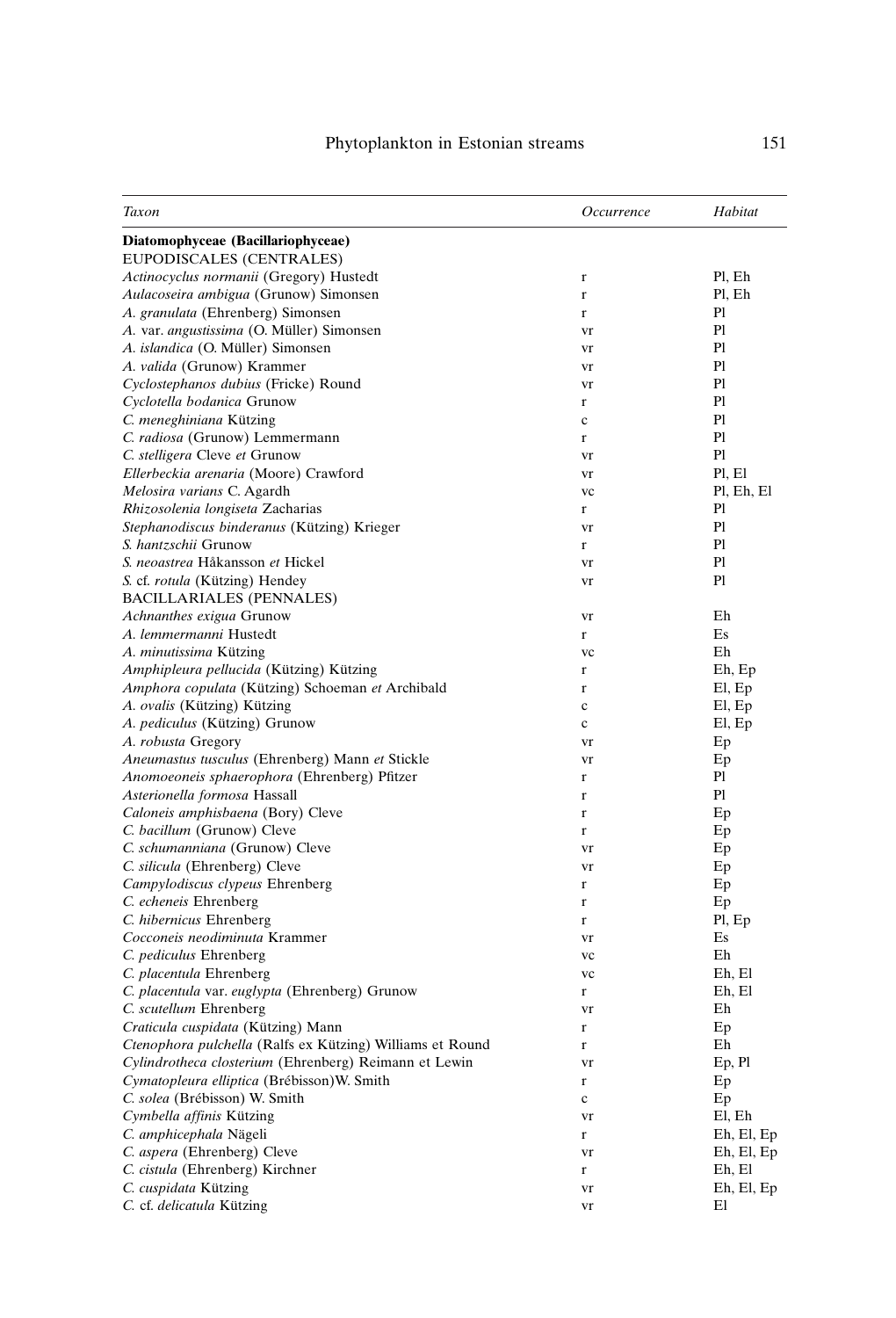| 152 | Piirsoo K. |  |
|-----|------------|--|
|     |            |  |

| Taxon                                                                    | Occurrence  | Habitat    |
|--------------------------------------------------------------------------|-------------|------------|
| C. ehrenbergii Kützing                                                   | r           | Eh, El, Ep |
| C. helvetica Kützing                                                     | r           | Eh, El     |
| C. lanceolata (Ehrenberg) Van Heurck                                     | r           | Eh, El     |
| C. microcephala Grunow                                                   | vr          | Ep         |
| C. pusilla Grunow                                                        | r           | Ep, El     |
| C. tumida (Brébisson) Van Heurck                                         | vr          | Eh         |
| $C.$ sp.                                                                 | r           |            |
| Diatoma hyemalis (Roth) Heiberg                                          | r           | Eh         |
| D. mesodon (Ehrenberg) Kützing                                           | r           | Eh         |
| D. moniliformis Kützing                                                  | r           | Eh         |
| D. tenuis C. Agardh                                                      | r           | Pl, Eh     |
| D. vulgaris Bory                                                         | $\mathbf c$ | Eh         |
| Diploneis elliptica (Kützing) Cleve                                      | $\mathbf r$ | Ep         |
| D. oblongella (Naegeli) Cleve-Euler                                      | vr          | Ep         |
| D. ovalis (Hilse) Cleve                                                  | r           | Ep         |
| Encyonema caespitosum Kützing                                            | r           | El         |
| E. prostratum (Berkeley) Kützing                                         | r           | El         |
| E. silesiacum (Bleisch) Mann                                             | $\mathbf c$ | Eh, El     |
| Entomoneis ornata (Bailey) Reimer                                        | vr          | Ep         |
| Epithemia adnata (Kützing) Brébisson                                     | vr          | Eh         |
| E. sorex Kützing                                                         | vr          | Eh         |
| E. turgida (Ehrenberg) Kützing                                           | r           | Eh         |
| Eunotia arcus Ehrenberg                                                  | vr          | Eh         |
| E. bilunaris (Ehrenberg) Souza                                           | r           | Eh         |
| E. exigua (BrJbisson) Rabenhorst                                         | vr          | Eh         |
| E. pectinalis (Kützing) Rabenhorst                                       | vr          | Eh         |
| E. praerupta Ehrenberg                                                   | vr          | Eh         |
| Fallacia pygmaea (Kützing) Stickle et Mann                               | r           | Ep         |
| Fragilaria bidens Heiberg                                                | vr          | Ep         |
| F. capucina Desmazières                                                  | $\mathbf c$ | Pl         |
| F. crotonensis Kitton                                                    |             | Pl         |
| F. cf. famelica (Kützing) Lange-Bertalot                                 | r           |            |
|                                                                          | r           | Ep         |
| F. parasitica (W.Smith) Grunow                                           | vr          | Eh         |
| Fragilariforma virescens (Ralfs) Williams et Round                       | r           | Ep         |
| Frustulia saxonica Rabenhorst                                            | r           | Ep         |
| F. vulgaris (Thwaites) De Toni                                           | vr          | Pl, El     |
| Gomphonema acuminatum Ehrenberg                                          | r           | Eh         |
| G. angustatum (Kützing) Rabenhorst                                       | vr          | Eh, El     |
| G. olivaceum (Hornemann) Brébisson                                       | r           | Eh, El     |
| G. parvulum (Kützing) Kützing                                            | $\mathbf c$ | Eh, El     |
| G. truncatum Ehrenberg                                                   | r           | Eh, El     |
| Gyrosigma acuminatum (Kützing) Rabenhorst                                | r           | Ep         |
| G. attenuatum (Kützing) Rabenhorst                                       | $\mathbf c$ | Ep         |
| G. scalproides (Rabenhorst) Cleve                                        | vr          | Ep         |
| Hantzschia amphioxys (Ehrenberg) Grunow                                  |             | Ep, El     |
| Hippodonta capitata (Ehrenberg) Lange-Bertalot, Metzeltin et Witkowski c |             | Ep         |
| H. hungarica (Grunow) Lange-Bertalot, Metzeltin et Witkowski             | vr          | Ep         |
| Karayevia clevei (Grunow) Round et Buktiyarova                           | vr          | Es         |
| Lemnicola hungarica (Grunow) Round et Basson                             | r           | Eh         |
| Luticola mutica (Kützing) Mann                                           | r           | El         |
| Martyana martyi (Héribaud) Round                                         | r           | Es         |
| Meridion circulare (Greville) Agardh                                     | vc          | Eh, El     |
| Navicula bipustulata Mann                                                | vr          | Ep         |
| N. capitatoradiata Germain ex Gasse                                      | $\mathbf r$ | Ep         |
| N. cari Ehrenberg                                                        | vr          | Ep         |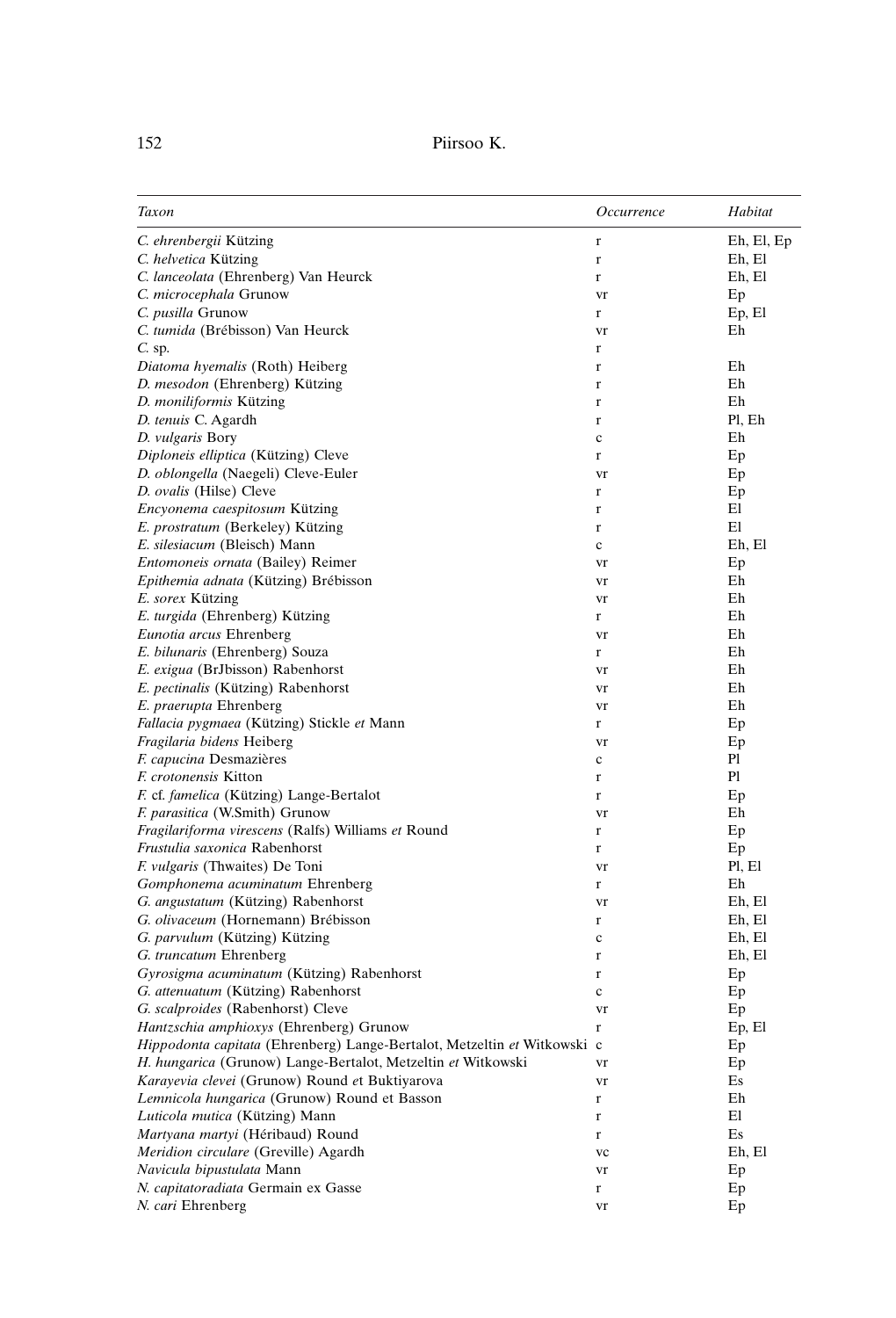| Taxon                                                    | Occurrence  | Habitat |
|----------------------------------------------------------|-------------|---------|
| N. cf. cincta (Ehrenberg) Ralfs                          | vr          | Ep      |
| N. cryptocephala Kützing                                 | c           | Ep      |
| N. cryptotenella Lange-Bertalot                          | r           | Ep      |
| N. digitoradiata (Gregory) Ralfs                         | vr          | Ep      |
| N. gregaria Donkin                                       | r           | El, Ep  |
| N. integra (W. Smith) Ralfs                              | vr          | Ep      |
| N. lanceolata (Agardh) Ehrenberg                         | c           | El      |
| N. laterostrata Hustedt                                  | r           | Ep      |
| N. menisculus Schumann                                   | r           | Ep      |
| N. oblonga (Kützing) Kützing                             | vr          | Ep      |
| N. peregrina (Ehrenberg) Kützing                         | r           | Ep      |
| N. perminuta Grunow                                      | r           | El      |
| N. pseudolanceolata Lange-Bertalot                       | vr          | Ep      |
| N. radiosa Kützing                                       | r           | El      |
| N. reinhardtii (Grunow) Grunow                           | r           | Ep      |
| N. rhynchocephala Kützing                                | c           | Ep      |
| N. tripunctata (O.F.Müller) Bory                         | c           | El      |
| Neidium affine (Ehrenberg) Pfitzer                       | vr          | Ep      |
| N. ampliatum (Ehrenberg) Krammer                         | r           | Ep      |
| N. binodis (Ehrenberg) Hustedt                           | vr          | Ep      |
| Nitzschia acicularis (Kützing) W. Smith                  | vc          | Pl, Ep  |
| N. dissipata (Kützing) Grunow                            | r           | Ep      |
| N. dubia W. Smith                                        | vr          | Ep      |
| <i>N. frustulum</i> (Kützing) Grunow                     | r           | El      |
| N. linearis (Agardh) W. Smith                            | r           | Ep      |
| N. microcephala Grunow                                   | vr          | Ep      |
| N. palea (Kützing) W. Smith                              | r           | Ep, Eh  |
| N. paleacea (Grunow) Grunow                              | $\mathbf c$ | El      |
| N. perminuta (Grunow) M. Peragallo                       | r           | El      |
| N. recta Hantzsch                                        | r           | Ep      |
| N. salinicola Aleem et Hustedt                           | vr          | Ep      |
| N. sigma (Kützing) W. Smith                              | r           | Ep      |
| N. sigmoidea (Nitzsch) W. Smith                          | $\mathbf c$ | Ep      |
| N. vermicularis (Kützing) Hantzsch                       | r           | Ep      |
| Parlibellus crucicula (W. Smith) Witkowski et al.        | vr          | Ep      |
| P. protractus (Grunow) Witkowski et al.                  | vr          | Ep      |
| Pinnularia interrupta W. Smith                           | vr          | Ep      |
| P. maior (Kützing) Rabenhorst                            | r           | Ep      |
| P. microstauron (Ehrenberg) Cleve                        | r           | Ep      |
| P. subcapitata Gregory                                   | vr          | Ep      |
| P. viridis (Nitzsch) Ehrenberg                           | r           | Ep      |
| P. sp.                                                   | vr          | Ep      |
| <i>Placoneis clementis</i> (Grunow) Cox                  | vr          | Ep      |
| P. placentula (Ehrenberg) Heinzerling                    | $\mathbf r$ | Ep      |
| Planothidium delicatulum (Kützing) Round et Bukhtiyarova | c           | El, Es  |
| P. lanceolatum (Brébisson) Round et Bukhtiyarova         | $\mathbf c$ | El, Es  |
| Pleurosigma elongatum W. Smith                           | vr          | Ep      |
| Pseudostaurosira brevistriata (Grunow) Williams et Round | vr          | Pl      |
| Rhoicosphenia abbreviata (C. Agardh) Lange-Bertalot      | vc          | Eh, El  |
| Rhopolodia gibba (Ehrenberg) O. Müller                   | vr          | El, Ep  |
| R. musculus (Kützing) O. Müller                          | vr          | El, Ep  |
| Sellaphora bacillum (Ehrenberg) Mann                     | r           | Ep      |
| S. pupula (Kützing) Mereschkowsky                        | $\bf r$     | Ep      |
| Stauroneis acuta W. Smith                                | vr          | Ep      |
| S. anceps Ehrenberg                                      | r           | Ep      |
|                                                          |             |         |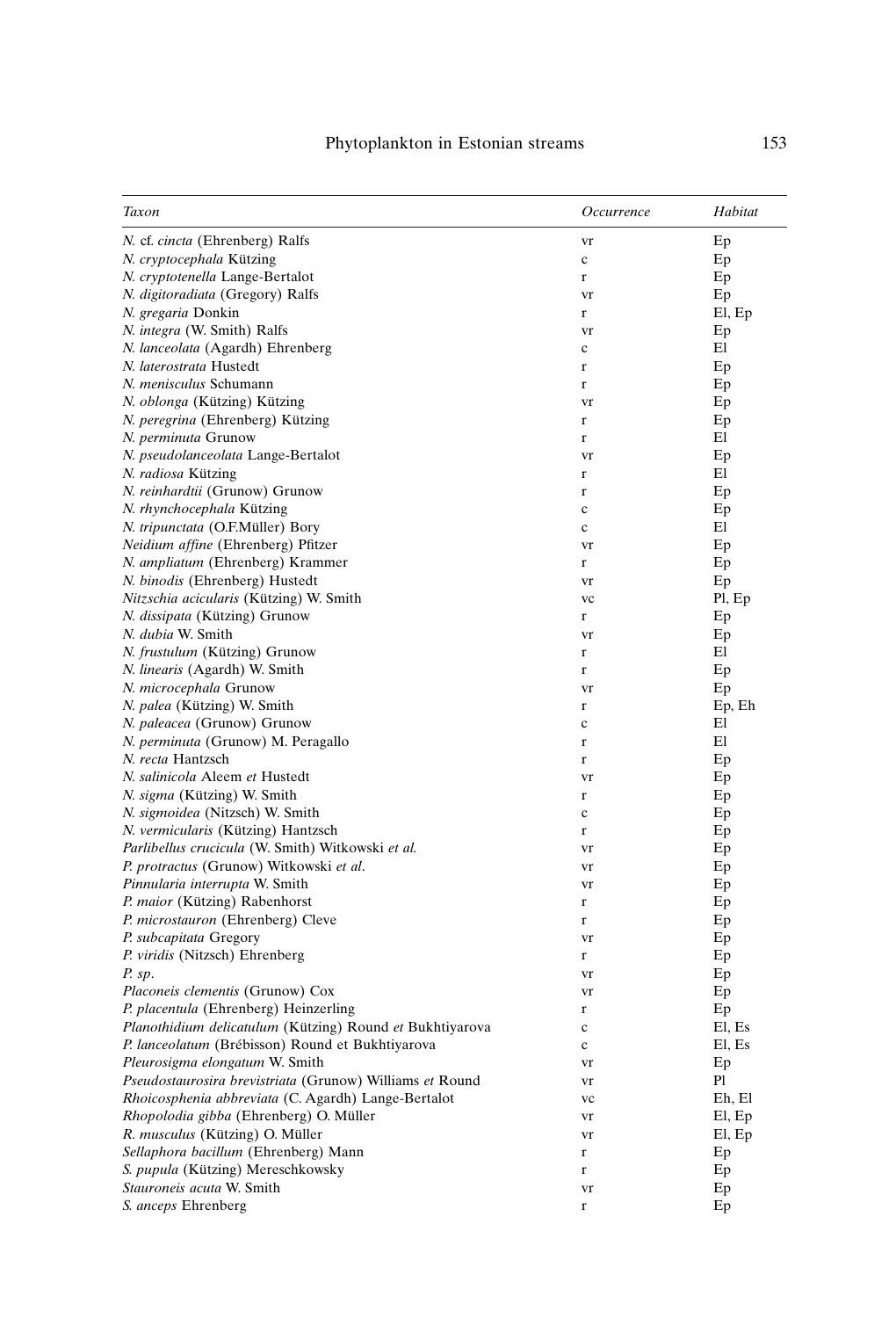# 154 Piirsoo K.

| Taxon                                                       | Occurrence  | Habitat      |
|-------------------------------------------------------------|-------------|--------------|
| S. phoenicentron (Nitzsch) Ehrenberg                        | r           | Ep           |
| <i>S. smithii</i> Grunow                                    | $\bf r$     | Ep           |
| S. tackei (Hustedt) Krammer et Lange-Bertalot               | $\mathbf r$ | Ep           |
| Staurosira construens (Ehrenberg) Williams et Round         | r           | Es           |
| S. construens var. binodis (Ehrenberg) Hamilton             | r           | Es           |
| S. construens var. venter (Ehrenberg) Hamilton              | r           | Es           |
| Staurosirella leptostauron (Ehrenberg) Williams et Round    | r           | Ep           |
| S. pinnata (Ehrenberg) Williams et Round                    | $\mathbf c$ | El, Es       |
| Surirella angusta Kützing                                   | r           | Ep           |
| S. biseriata Brébisson                                      | r           | Eh, Ep       |
| S. brebissonii Krammer et Lange-Bertalot                    | r           | El, Ep       |
| S. elegans Ehrenberg                                        | r           | Ep           |
| S. linearis W. Smith                                        | r           | Ep           |
| S. minuta Brébisson                                         | r           | El, Ep       |
| S. ovalis Brébisson                                         | $\bf r$     | Ep           |
| S. robusta Ehrenberg                                        | r           | Ep           |
| Synedra acus Kützing                                        | r           | Pl, Eh       |
| S. capitata Ehrenberg                                       | vr          | Pl, Eh       |
| S. ulna (Nitzsch) Ehrenberg                                 | vc          | Pl, Eh       |
| Tabellaria fenestrata (Lyngbye) Kützing                     | r           | Pl           |
| T. flocculosa (Roth) Kützing                                | r           | Eh, El       |
| Tabularia fasciculata (Agardh) Williams et Round            | vr          | Eh           |
| T. tabulata (Agardh) Snoeijs                                | r           | Eh           |
| Tryblionella gracilis W. Smith                              | vr          | Ep           |
| T. hungarica (Grunow) Mann                                  | r           | Ep           |
| T. levidensis W. Smith                                      | vr          | Ep           |
| Tribophyceae (Xanthophyceae)                                |             |              |
| Characiopsis longipes (Rabenhorst) Borzi                    | vr          | Eh, El       |
| Goniochloris fallax Fott                                    | vr          | Pl           |
| G. pulchra Pascher<br>G. cf. smithii (Bourrelly) Fott       | vr          | $^{+}$<br>Pl |
| Ophiocytium capitatum Wolle                                 | vr          | Pl           |
| Pseudogoniochloris cf. tripus (Pascher) Krienitz, Hegewald, | vr          |              |
| Reymond et Peschke                                          |             | Pl           |
| cf. Tetraëdriella gigas (Pascher) Dedusenko-Stscheg.        | vr<br>vr    | Pl           |
|                                                             |             |              |
| <b>EUGLENOPHYTA</b><br>Euglenophyceae                       |             |              |
| Euglena acus Ehrenberg                                      | $\mathbf r$ | Pl           |
| E. cf. charkowiensis Swirenko                               | vr          | Pl           |
| E. clara Skuja                                              | vr          | Pl           |
| E. gracilis Klebs                                           | r           | Pl           |
| E. cf. hemichromata Skuja                                   | r           | Pl           |
| E. intermedia (Klebs) Schmitz                               | vr          | Pl           |
| E. oxyuris Schmarda                                         | r           | Pl           |
| E. proxima Dangeard                                         | r           | Pl           |
| E. subehrenbergii Skuja                                     | vr          | Pl           |
| E. tripteris (Dujardin) Klebs                               | $\bf r$     | P1           |
| E. viridis Ehrenberg                                        | $\mathbf c$ | Pl           |
| Eutreptiella sp.                                            | $\mathbf c$ |              |
| Phacus caudatus Hübner                                      | $\mathbf r$ | Pl           |
| P. curvicauda Swirenko                                      | r           | Pl           |
| P. longicauda (Ehrenberg) Dujardin                          | $\mathbf r$ | Pl           |
| P. pleuronectes (O.F. Müller) Dujardin                      | $\mathbf c$ | Pl           |
| P. pyrum (Ehrenberg) Stein                                  | $\mathbf r$ | Pl           |
| P. suecicum Lemmermann                                      | r           | Pl           |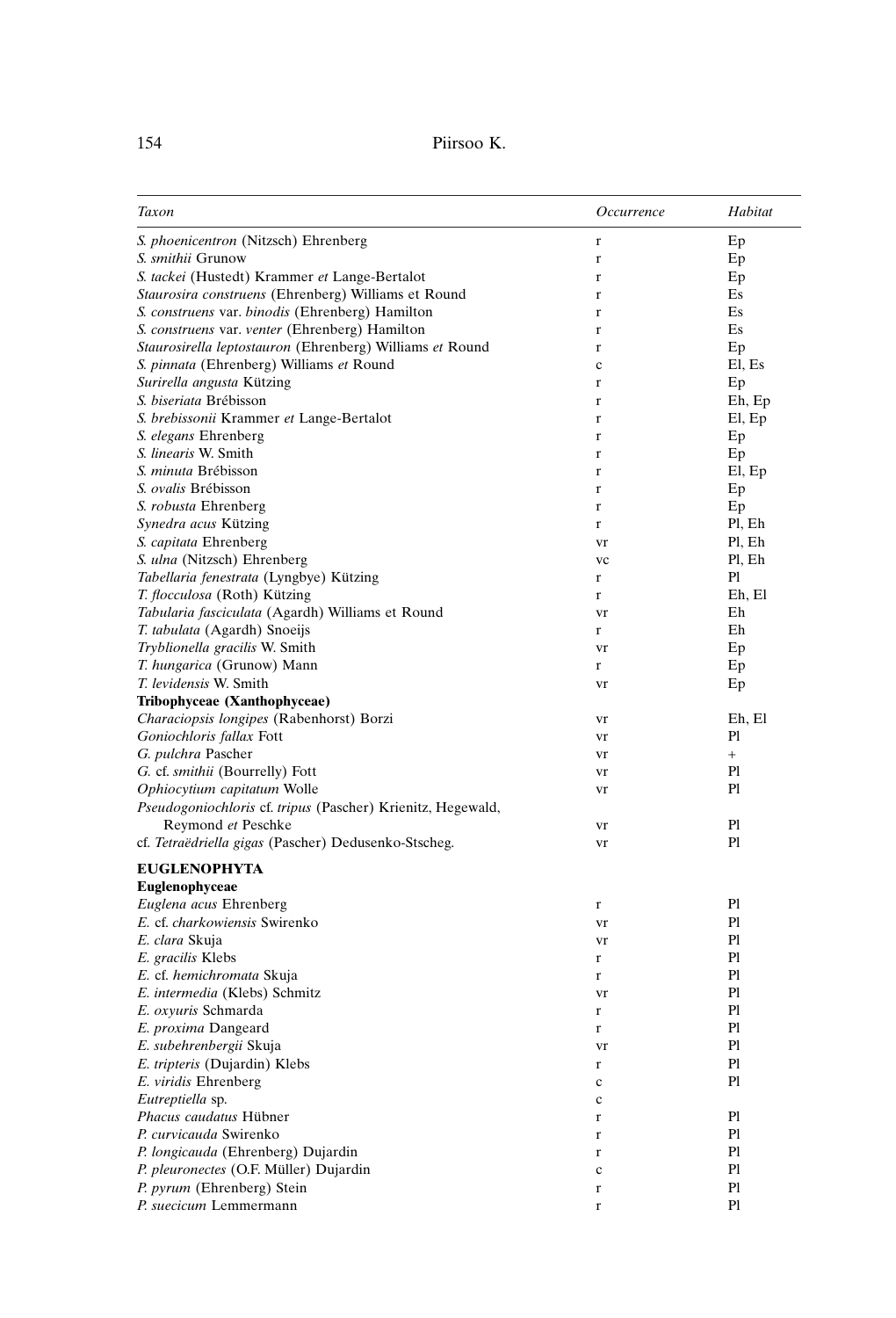| Taxon                                                     | Occurrence   | Habitat           |
|-----------------------------------------------------------|--------------|-------------------|
| P. tortus (Lemmermann) Skvortzow                          | r            | Pl                |
| Strombomonas cf. deflamdrei (Roll) Deflandre              | vr           | Pl                |
| S. cf. verrucosa (Daday) Deflandre                        | vr           | Pl                |
| Trachelomonas cf. abrupta Swirenko em. Deflandre          | vr           | Pl                |
| T. hispida (Perty) Stein em. Deflandre                    | $\mathbf{r}$ | Pl                |
| T. intermedia Dangeard                                    | vr           | Pl                |
| T. planctonica Swirenko                                   | $\mathbf c$  | Pl                |
| T. varians Deflandre                                      | $\bf r$      | Pl                |
| T. volvocina Ehrenberg                                    | $\mathbf c$  | Pl                |
| <b>CHLOROPHYTA</b>                                        |              |                   |
| Prasinophyceae (Micromonadophyceae)                       |              |                   |
| Pyramimonas sp.                                           | $\mathbf c$  | Pl                |
| Conjugatophyceae                                          |              |                   |
| Closterium acerosum (Schrank) Ehrenberg ex Ralfs          | $\mathbf r$  | Pl, Eh            |
| C. aciculare T. West                                      | vr           | Pl                |
| C. acutum Brébisson ex Ralfs                              | $\mathbf r$  | Pl, Eh            |
| C. cynthia De Notaris                                     | vr           | Pl, Eh            |
| C. dianae Ehrenberg ex Ralfs                              | r            | Pl, Eh            |
| C. ehrenbergii Meneghini ex Ralfs                         | $\mathbf c$  | Pl, Eh            |
| C. gracile Brébisson ex Ralfs                             | $\mathbf{r}$ | Pl, Eh            |
| C. kuetzingii Brébisson                                   | $\bf r$      | Pl, Eh            |
| C. cf. moniliferum (Bory) Ehrenberg ex Ralfs              | $\mathbf{r}$ | Pl, Eh            |
| C. cf. parvulum Nägeli                                    | $\mathbf{r}$ | Pl, Eh            |
| C. strigosum Brébisson                                    | r            | Pl, Eh            |
| C. tumidum Johns.                                         | $\mathbf{r}$ | Pl, Eh            |
| Cosmarium abbreviatum Raciborski                          | vr           | Pl, Eh            |
| C. bioculatum Brébisson ex Ralfs                          | $\mathbf r$  | Pl, Eh            |
| C. blyttii Wille                                          | $\bf r$      | Pl, Eh            |
| C. botrytis Meneghini ex Ralfs                            | $\mathbf r$  | Pl, Eh            |
| C. formosulum Hoff                                        | r            | Pl, Eh            |
| C. granatum Brébisson ex Ralfs                            | $\mathbf{r}$ | Pl, Eh            |
| C. cf. humile (Gay) Nordstedt                             | r            | Pl, Eh            |
| C. cf. laeve Rabenhorst                                   | r            | Pl, Eh            |
| C. margaritatum (Lundell) Roy et Bisset                   | vr           | Pl, Eh            |
| C. cf. meneghinii Brébisson ex Ralfs                      | vr           | Pl, Eh            |
| C. punctulatum Brébisson                                  | vr           | Pl, Eh            |
| C. pygmaeum Reinsch                                       | vr           | Pl                |
| C. subspeciosum Nordstedt                                 | r            | Pl, Eh            |
| C. turpinii Brébisson                                     | vr           | Pl, Eh            |
| Desmidium aptogonum Brébisson                             | vr           | Pl, Eh            |
| Euastrum cf. insulare (Wittrock) Roy                      | vr           | Pl, Eh            |
| Micrasterias crux-melitensis (Ehrenberg) Hassall ex Ralfs | vr           | Pl, Eh            |
| Raphidiastrum cf. avicula (Brébisson ex Ralfs)            |              |                   |
| Palamar-Mordvintseva                                      | vr           | Pl, Eh            |
| Spirogyra sp.                                             | $\mathbf c$  | Eh, El            |
| Staurastrum cf. chaetoceros (Schröder) G. M. Smith        | vr           | Pl, Eh            |
| S. cf. longipes (Nordstedt) Teiling                       | r            | Pl, Eh            |
| S. cf. planctonicum Teiling                               |              | Pl, Eh            |
| S. sp.                                                    | vr           |                   |
|                                                           | vr           |                   |
| Staurodesmus dejectus (Brébisson ex Ralfs) Teiling        | vr           | $\qquad \qquad +$ |
| Zygnema sp.                                               | r            | Eh, El            |
| Chlorophyceae                                             |              |                   |
| Actinastrum hantzschii Lagerheim                          | $\mathbf r$  | Pl                |
| Ankistrodesmus falcatus (Corda) Ralfs                     | r            | Pl                |
| A. fusiformis Corda                                       | $\bf r$      | Pl                |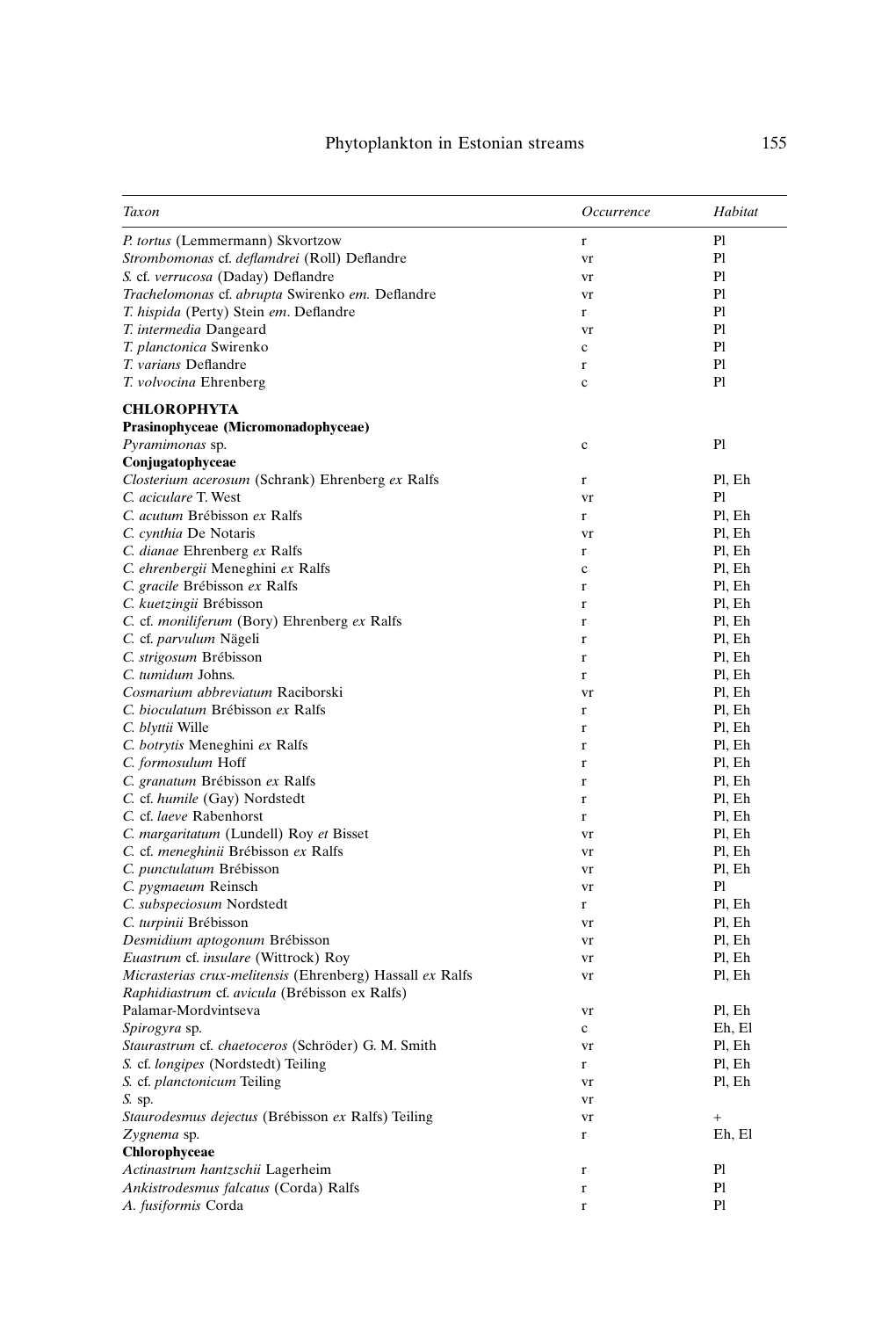| Taxon                                                | Occurrence  | Habitat        |
|------------------------------------------------------|-------------|----------------|
| A. spiralis (Turner) Lemmermann                      | vr          | Pl             |
| Ankyra lanceolata (Koršikov) Fott                    | vr          | Pl             |
| Asterococcus limneticus (Cienkowski) Scherffel       | vr          | Pl             |
| Botryococcus braunii Kützing                         | vr          | Pl             |
| Carteria sp.                                         | r           |                |
| Chlamydomonas sp. (L=9µm; l= 5µm)                    | r           |                |
| C. sp. (L= $12 \mu m$ ; l= $4 \mu m$ )               | r           |                |
| C. sp. (L= $20 \mu m$ ; l=12 $\mu m$ )               | $\mathbf r$ |                |
| Chlorogonium maximum Skuja                           | vr          | P <sub>1</sub> |
| C. minimum Playfair                                  | vr          | P1             |
| $C.$ sp.                                             | r           |                |
| Cladophora sp.                                       | r           | El             |
| Closteriopsis cf. longissima Lemmermann              | vr          | Pl             |
| Coelastrum astroideum De Notaris                     | r           | Pl             |
| C. cambricum Archer                                  | vr          | P1             |
| C. microporum Nägeli                                 | c           | P <sub>1</sub> |
| C. reticulatum (Dangeard) Senn                       | vr          | P <sub>1</sub> |
| Crucigenia quadrata Morren                           | $\mathbf c$ | Pl             |
| C. tetrapedia (Kirchner) W. et G.S. West             | r           | Pl             |
| Crucigeniella apiculata (Lemmermann) Komárek         | vr          | P1             |
| C. crucifera (Wolle) Komárek                         | r           | Pl             |
| Dictyosphaerium ehrenbergianum Nägeli                | r           | Pl             |
| D. pulchellum Wood                                   | $\bf r$     | Pl             |
| Draparnaldia sp.                                     | vr          | El             |
| Elakatothrix gelatinosa Wille                        | r           | P1             |
| E. genevensis (Reverdin) Hindák                      | r           | Pl             |
| Eudorina elegans Ehrenberg                           | r           | Pl             |
| Eutetramorus cf. fotti (Hindák) Komárek              | vr          | Pl             |
| Franceia armata (Lemmermann) Koršikov                | vr          | Pl             |
| F. droescheri (Lemmermann) G.M. Smith                | r           | P1             |
| Fusola viridis Snow                                  | vr          | Pl             |
| Golenkinia radiata Chodat                            | r           | Pl             |
| Gonium pectorale O.F. Müller                         | r           | Pl             |
| G. sociale (Dujardin) Warming                        | r           | Pl             |
| Kirchneriella lunaris (Kirchner) Möbius              | r           | P1             |
| Koliella cf. longiseta (Vischer) Hindák              | r           | Pl             |
| K. cf. spirotaenia (G. S. West) Hindák               | vr          | Pl             |
| Korschikoviella limnetica (Lemmermann) Silva         | vr          | Pl             |
| Lagerheimia genevensis Chodat                        | r           | Pl             |
| L. longiseta (Lemmermann) Wille                      | vr          | Pl             |
| L. quadriseta (Lemmermann) G.M. Smith                | vr          | Pl             |
| L. subsalina Lemmermann                              | vr          | Pl             |
| Micractinium quadrisetum (Lemmermann) G.M. Smith     | vr          | Pl             |
| M. pusillum Fresenius                                | r           | Pl             |
| Monoraphidium contortum (Thuret) Komárková-Legnerová | vc          | $\mathbf{Pl}$  |
| M. convolutum (Corda) Komárková-Legnerová            | r           | Pl             |
| M. griffithii (Berkeley) Komárková-Legnerová         | $\mathbf c$ | Pl             |
| M. minutum (Nägeli) Komárková-Legnerová              | r           | P1             |
| Oedogonium sp.                                       | vr          |                |
| Oocystis borgei Snow                                 | $\mathbf r$ | P1             |
| O. lacustris Chodat                                  | $\mathbf r$ | P1             |
| Pandorina morum (O.F. Müller) Bory                   | $\mathbf c$ | Pl             |
| Pediastrum biradiatum Meyen                          | vr          | Pl             |
| P. boryanum (Turpin) Meneghini                       | $\mathbf r$ | Pl             |
| P. duplex Meyen                                      | $\mathbf r$ | Pl             |
|                                                      |             |                |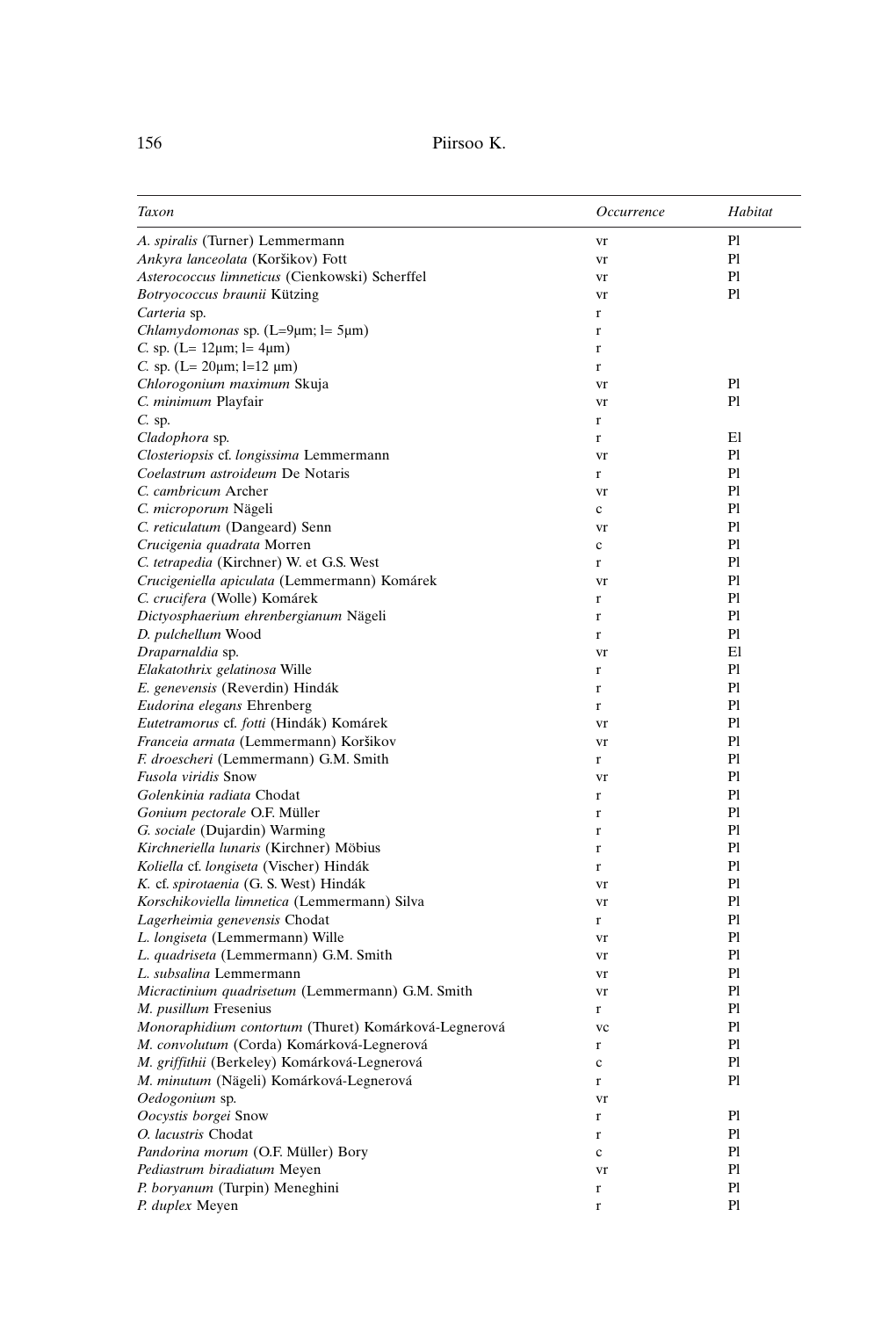| Taxon                                              | Occurrence   | Habitat |
|----------------------------------------------------|--------------|---------|
| P. integrum Nägeli                                 | vr           | Pl      |
| P. kawraiskyi Schmidle                             | vr           | P1      |
| P. simplex Schmidle                                | r            | P1      |
| P. tetras (Ehrenberg) Ralfs                        | r            | P1      |
| Phacotus cf. angustus Pascher                      | r            | P1      |
| Polyedriopsis spinulosa (Schmidle) Schmidle        | vr           | P1      |
| Radiococcus nimbatus (De Wildeman) Schmidle        | vr           | P1      |
| Scenedesmus acuminatus (Lagerheim) Chodat          | c            | P1      |
| S. acutus Meyen                                    | $\ddot{c}$   | P1      |
| S. var. globosus Hortobágyi                        | vr           | P1      |
| S. arcuatus (Lemmermann) Lemmermann                | r            | Pl      |
| S. armatus Chodat                                  | r            | P1      |
| S. bicaudatus Dedusenko                            | vr           | P1      |
| S. brasiliensis Bohlin                             | vr           | P1      |
| S. denticulatus Lagerheim                          | r            | P1      |
| S. ecornis (Ralfs) Chodat                          | vc           | P1      |
| S. intermedius Chodat                              | r            | P1      |
| S. opoliensis P. Richter                           | r            | P1      |
| S. quadricauda (Turpin) Brébisson                  | <b>VC</b>    | P1      |
| S. serratus (Corda) Bohlin                         | vr           | P1      |
| S. spinosus Chodat                                 | c            | P1      |
| S. subspicatus Chodat                              | $\ddot{c}$   | P1      |
| Schroederia setigera (Schröder) Lemmermann         | r            | P1      |
| Selenastrum bibraianum Reinsch                     | vr           | P1      |
| Tetradesmus wisconsiensis G.M. Smith               | r            | P1      |
| Tetraëdron caudatum (Corda) Hansgirg               | r            | P1      |
| T. incus (Teiling) G.M. Smith                      | $\mathbf{r}$ | P1      |
| T. minimum (A. Braun) Hansgirg                     | c            | P1      |
| T. triangulare Korschikov                          | r            | P1      |
| Tetrastrum staurogeniaeforme (Schröder) Lemmermann | $\mathbf{r}$ | P1      |
| Treubaria triappendiculata Bernard                 | vr           | P1      |
| Ulothrix cf. zonata (Web. et Mohr.) Kützing        | r            | Eh, El  |
| Volvox aureus Ehrenberg                            | r            | Pl      |

the second highest number of species, but only three, *Monoraphidium contortum*, *Scenedesmus ecornis* and *S. quadricauda* were recorded in more than half of the stream reaches. In a few reaches, *Scenedesmus acuminatus, Pyramimonas* sp., *Pandorina morum* and *Chlamydomonas* sp. dominated the phytoplankton biomass. The number of Cyanobacteria was also relatively high (63 taxa, 14 %), but only *Planktothrix agardhii* and *Oscillatoria limosa* were common, with frequencies of 22 % and 18 % respectively. The abundance of cyanobacteria usually increased downstream of standing waterbodies. Thirty seven species of Zygnematales were recorded, with *Closterium ehrenbergii* the most common desmid with a frequency of 45 %. In some shallow river reaches filamentous *Spirogyra* sp. was washed into the water column from the bottom. The Euglenophyceae  $(27 \text{ taxa}, 6\%)$ and Dinophyceae (10 taxa, 2 %) were only occasionally present. Among the euglenoids and dinoflagellates, *Euglena viridis* and *Peridinium umbonatum* were the most common species. Cryptophyceae, Tribophyceae*,* Chrysophyceae*,* Synurophyceae and Prasinophyceae (collectively 26 taxa, 6 %) were rarely encountered.

Species of the genera *Rhodomonas* and *Cryptomonas* were common in the water column: the frequencies of *Rhodomonas* cf. *lacustris, Cryptomonas* cf.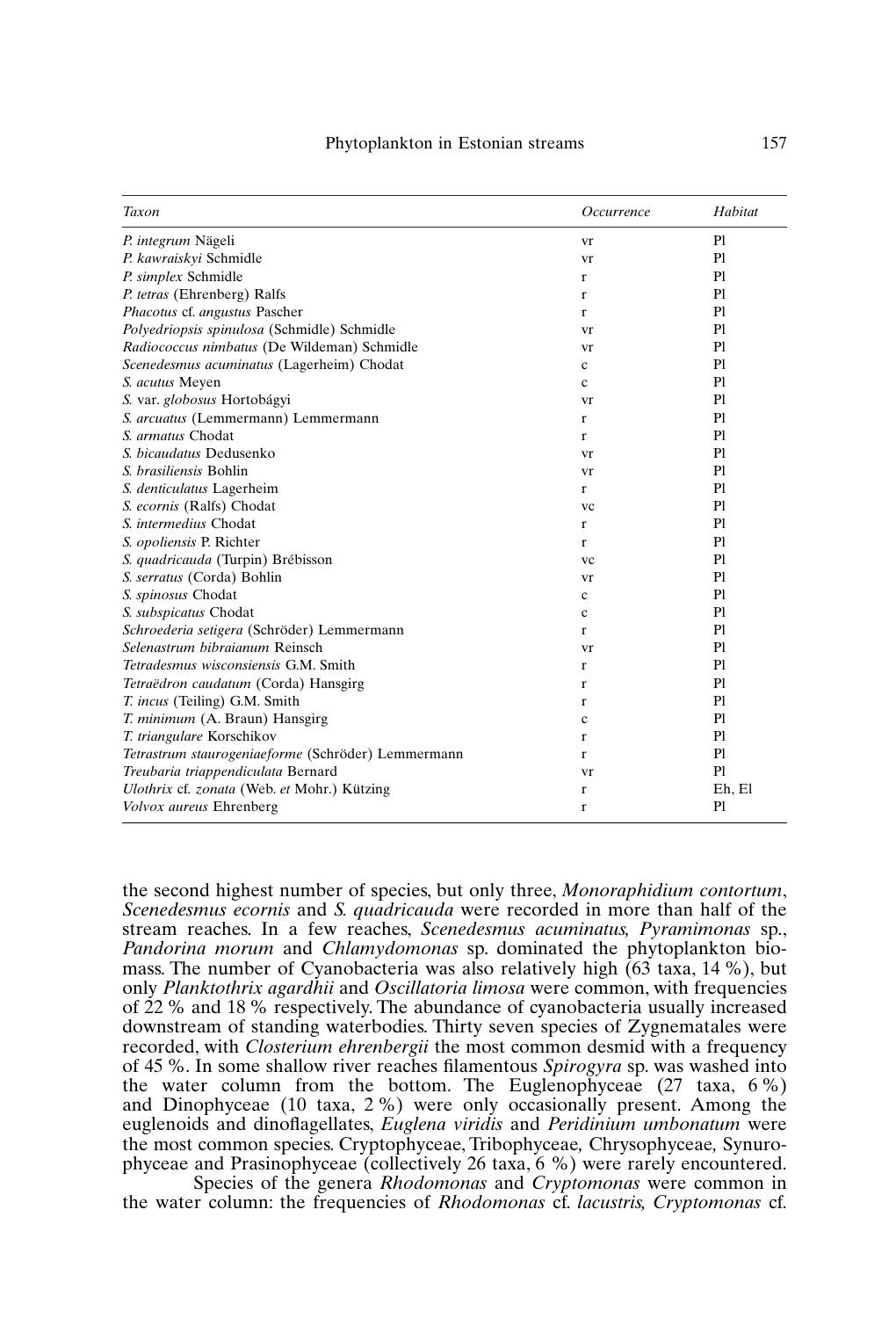

Fig. 2. The number of algal taxa per litre in the Estonian streams with a different trophic degree. The box around the median represents 50% of the values of the number of taxa. The number of stream reaches is indicated in parentheses.

*erosa* and *C.* cf. *obovata* were 75 %, 43 %, and 16 %, respectively. In a few stream reaches, *Cryptomonas* cf. *ovata* and *C.* cf. *rostratiformis* dominated the phytoplankton biomass.

The number of taxa per litre varied between 7 and 56 (median 19) and showed a weak upward trend with increasing trophic degree of stream water. The highest variability in the number of taxa was observed in the eutrophic stream reaches (Fig. 2). There were no marked dissimilarities in the algae occurring between different drainage basins – the value of the Sørensen index varied from 0.4 to 0.6. A comparison of the similarity of phytoplankton occurring in streams after a five-year period showed that the Sørensen index varied from 0.4 to 0.5.

#### **Algal communities and species diversity**

The species composition of phytoplankton in Estonian streams was very heterogeneous. Euplanktonic species formed a major ecological group (196 species, 46 %) and their proportion increased in lakes, ponds, and mill weirs, which were rich in phytoplankton, as well as in the lower reaches of five long rivers (Võhandu, Pärnu, Põltsamaa, Piusa, and Navesti). The proportion of tichoplanktonic (epiphytic, epilithic, epipelic and epipsammic) forms was also appreciable (168 species, 38 %). Altogether 67 species (15 %) live in both planktonic and benthic habitats. The euplanktonic component consisted mostly of species from the classes Cryptophyceae, Dinophyceae, Chrysophyceae, Euglenophyceae, and Chlorophyceae. The tichoplanktonic component was comprised primarily of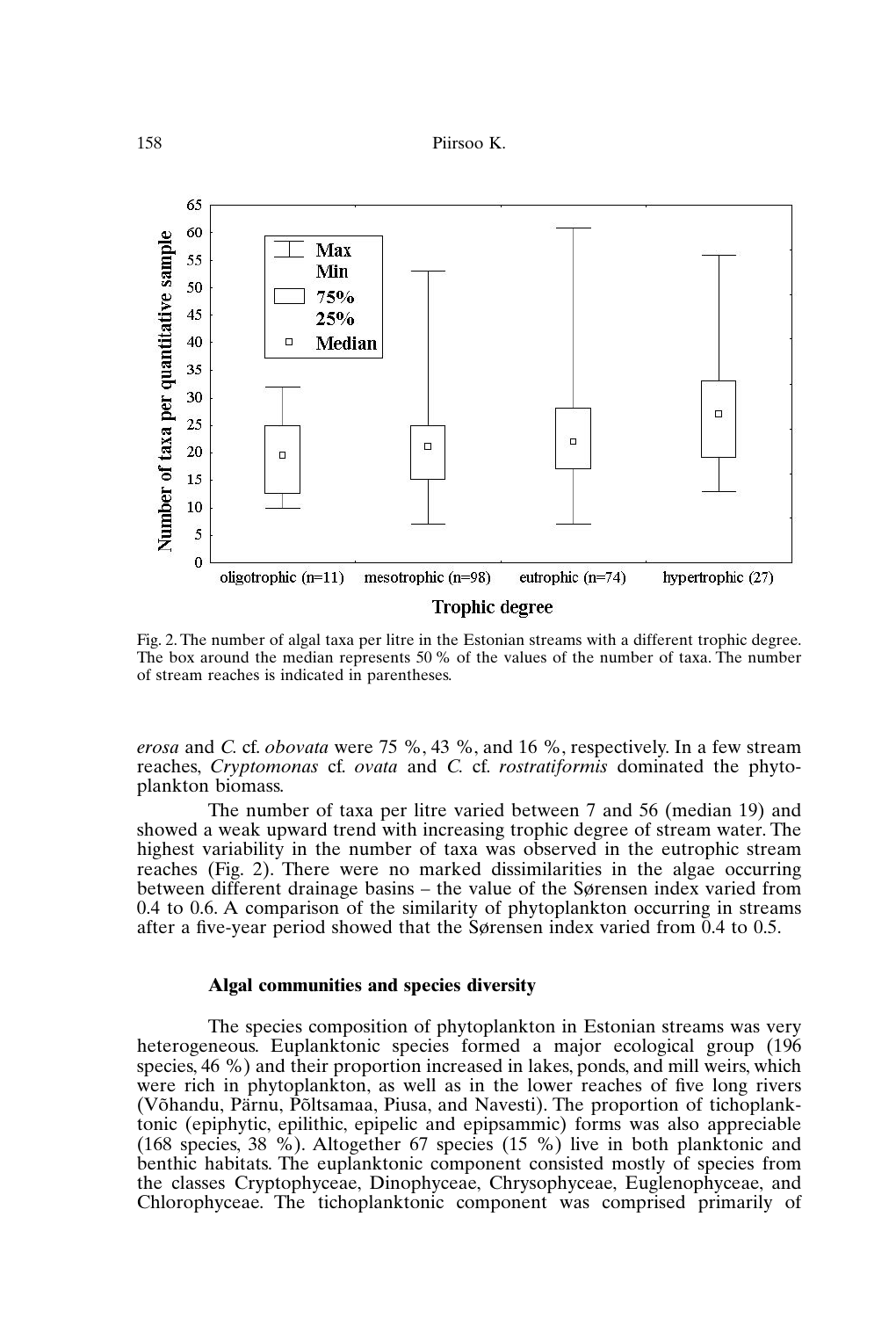epipelic (80 taxa), epiphytic (22 taxa), epilithic (11 taxa), and epipsammic diatoms  $(7 \text{ taxa})$ . Eurytropic species, living either in the water column or attached to various substrata, belong principally to the class Cyanophyceae and the order Zygnematales. Although the species richness of epipelic diatoms was the highest in the benthic community, the phytoplankton of Estonian streams was also frequently supplemented with epiphytic and epilithic diatoms (e.g., *Achnanthes minutissima, Cocconeis pediculus, C. placentula, Meridion circulare*, and *Rhoicosphenia abbreviata*), and less often with epipelic and epipsammic diatoms (e.g., *Cymatopleura solea, Nitzschia sigmoidea, Navicula cryptocephala, N. rhynchocephala*). In the fifth-order rivers (Pärnu, Navesti, Halliste) the proportion of planktonic species in the lower course was usually higher than in the upper course.

The species richness of phytoplankton showed some regional differences – the highest median (23 taxa per stream reach) was observed in the rivers flowing into the lakes of Võrtsjärv and Peipsi; the lowest median (13) was noted in the streams of Hiiumaa Island. The Shannon-Weaver diversity index *(H')* varied on the scale from 0.2 to 3.2 (median 1.6) in different streams and did not correlate with environmental factors. The lowest value was recorded in the Purtsi River in 1991, where one taxon constituted 97 % of the total phytoplankton abundance. The highest value of the Shannon-Weaver index was calculated from the phytoplankton data of the Mustjõgi River (a tributary of the Jägala River), where the abundance of several taxa of the genera *Rhodomonas* and *Cryptomonas* was equally high. The phytoplankton compound quotient (PCQ) varied from 0.7 to 22.5 (median 4.5). The minimum PCQ value was calculated from the phytoplankton data of the Kalja brook in 1994, where desmids were present in relatively large



Fig. 3. Phytoplankton compound quotient (PCQ) for streams with a different trophic degree. The box around the median represents 50% of the values of the PCQ. The number of stream reaches is indicated in parentheses.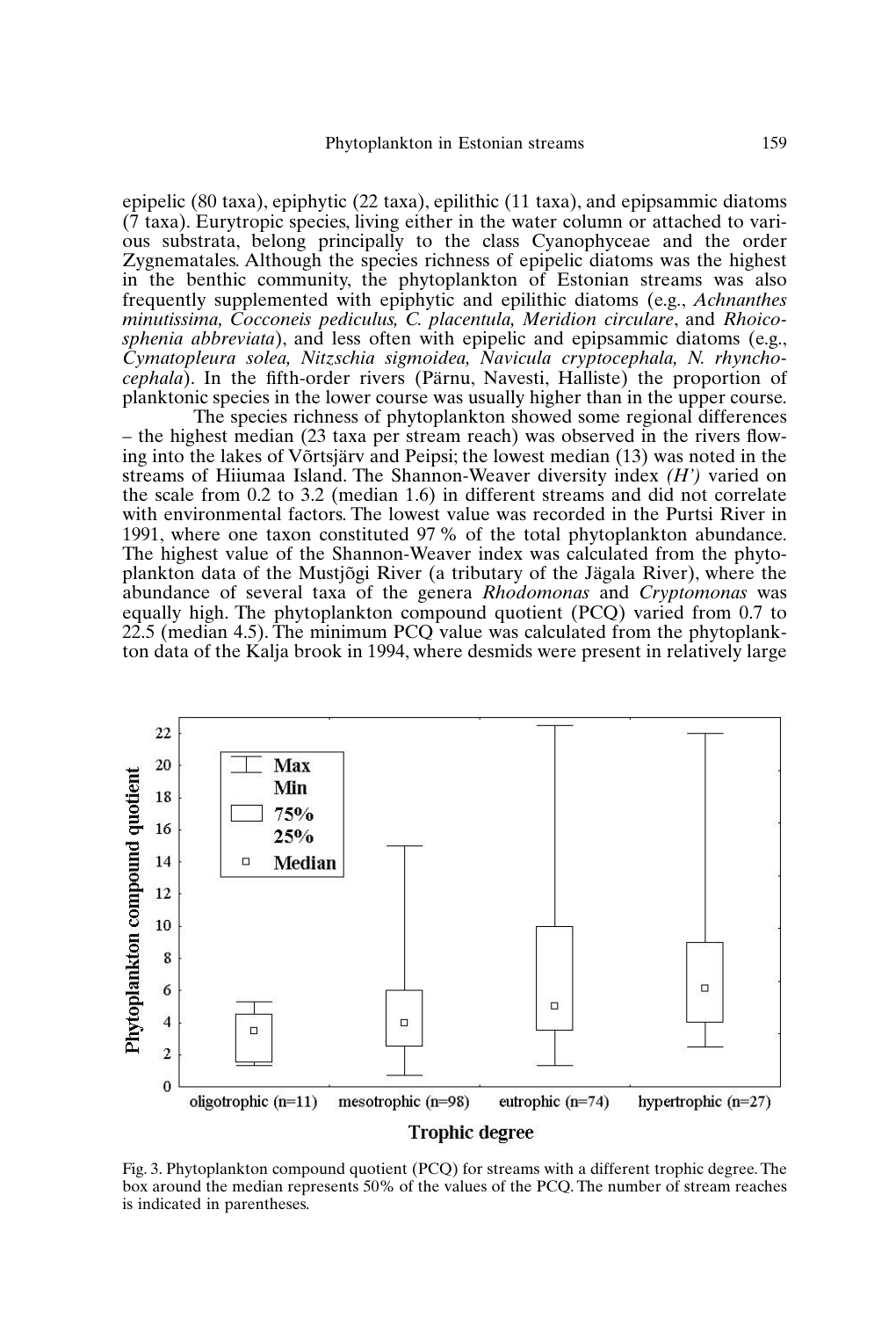

Fig. 4. Phytoplankton compound quotient (PCQ) for streams with a different BOD5 concentration. The box around the median represents 50% of the values of the PCQ. The number of stream reaches is provided in parentheses.



Fig. 5. Phytoplankton compound quotient (PCQ) for streams belonging to different orders. The box around the median represents 50% of the values of the PCQ. The number of streams is given in parentheses.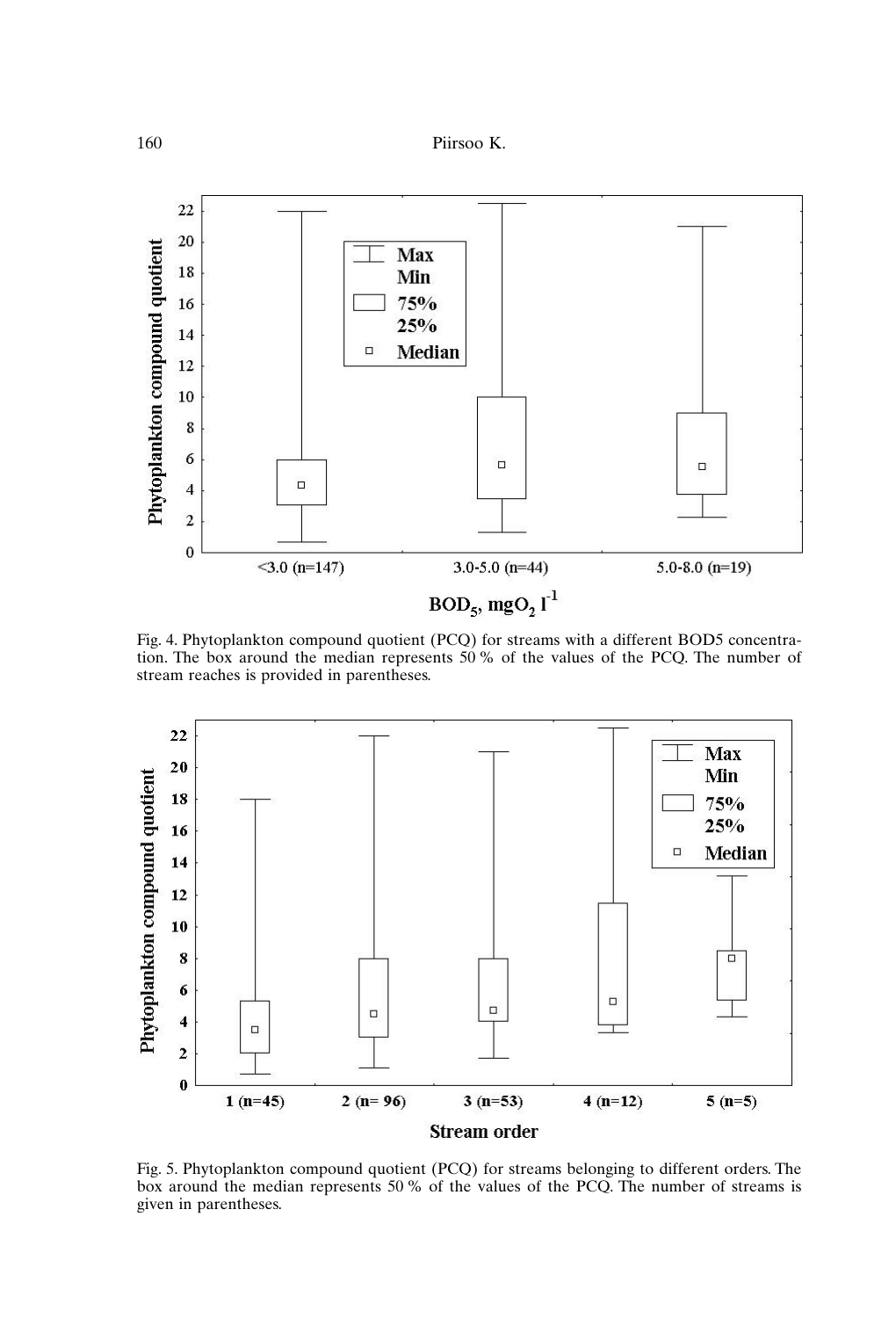numbers. The maximum value was registered in the Väike-Emajõgi River, where species richness of Chlorococcales was high in 1991. A high PCO variability was observed in eutrophic and hypertrophic stream reaches (Fig. 3), as well as at remarkably different BOD5 values ( $\leq 3.0$ -8.0 mg O<sub>2</sub> l<sup>-1</sup>) (Fig. 4). PCQ correlated weakly with the trophic degree (Spearman  $r = 0.53$ ;  $\hat{P} < 0.001$ ), BOD5 concentration (Spearman  $r = 0.21$ ;  $\overline{P} < 0.001$ ), and stream order ( $r = 0.27$ ;  $P < 0.001$ ) while in the latter case significant differences in PCQ were observed only between the first- and second-order streams, and between the first- and fifth-order streams (Fig. 5).

#### **DISCUSSION**

According to long-term studies (Piirsoo, 1997), the species richness of phytoplankton in Estonian streams is somewhat similar to that in Estonian coastal waters (392). However, it is much lower than that in the Estonian large lakes where, for example, 518 species of algae have been identified in Lake Võrtsjärv alone (Pork & Kõvask, 1973) and more than 1000 species in Lake Peipsi (Laugaste *et al*., 1999). Historical comparisons of phytoplankton richness in Estonian streams are difficult, as only scarce and scattered data are available from the middle of the 20th century (Mölder, 1943, 1944, 1945).

The taxonomic structure of the phytoplankton in Estonian streams is similar to that of northern floras, which are characterized by a large number of singleand few-species genera (Getzen, 1985). In most Estonian streams, the nutrient supply (phosporus and nitrogen) is sufficient and has no direct limiting effect on phytoplankton (Järvekülg, 1993). The streams are small and characterized by a short residence time of water, which varied only from 4 to 8 days in large rivers (Hang & Loopmann, 1995). The stream banks are often lined with trees and shrubs. It appears, therefore, that the most important factors that control species diversity in Estonian streams are the short residence time of water and light deficiency.

Phytoplankton of small rivers can be classified as suspended algae consisting of benthic, limnoplanktonic, and true potamoplanktonic species (Reynolds, 1996). The species composition of phytoplankton in the Estonian streams is very heterogenous. Small flagellates are common in summer, presumably as they are able to maintain a high degree of reproductivity in turbulent shallow river water (Reynolds, 1988). Some species of the genera *Cryptomonas* and *Chroomonas* are heterotrophic (Salonen & Hammar, 1986), which could explain their abundance in dark forest brooks and rivulets. There is a similarity between the taxonomic structures of phytoplankton in Estonian rivers and that of streams in Canada (Hudon, 2000), Finland (Holopainen *et al*.,1988), Lithuania (Kostkevičiené, 1997, 2001), and Moldova (Salar', 1984), where tiny flagellates, partly of the genera *Rhodomonas* and *Cryptomonas*, were also abundant during summer. The species richness of phytoplankton in Estonian streams is considerably lower than in large rivers such as the Danube, for example, where 260 genera and 1,097 taxa of algae were recorded (Hindák & Makovinská, 1999). True phytoplankton (potamoplankton) develop in large lowland rivers, where the long residence time of water and the low flow rate allow sufficient time for algal growth and reproduction (Reynolds, 1988). The prevalence of diatoms is common in rivers, and can be attributed to their suspension due to mixing caused by the water flow (Descy, 1987). Centric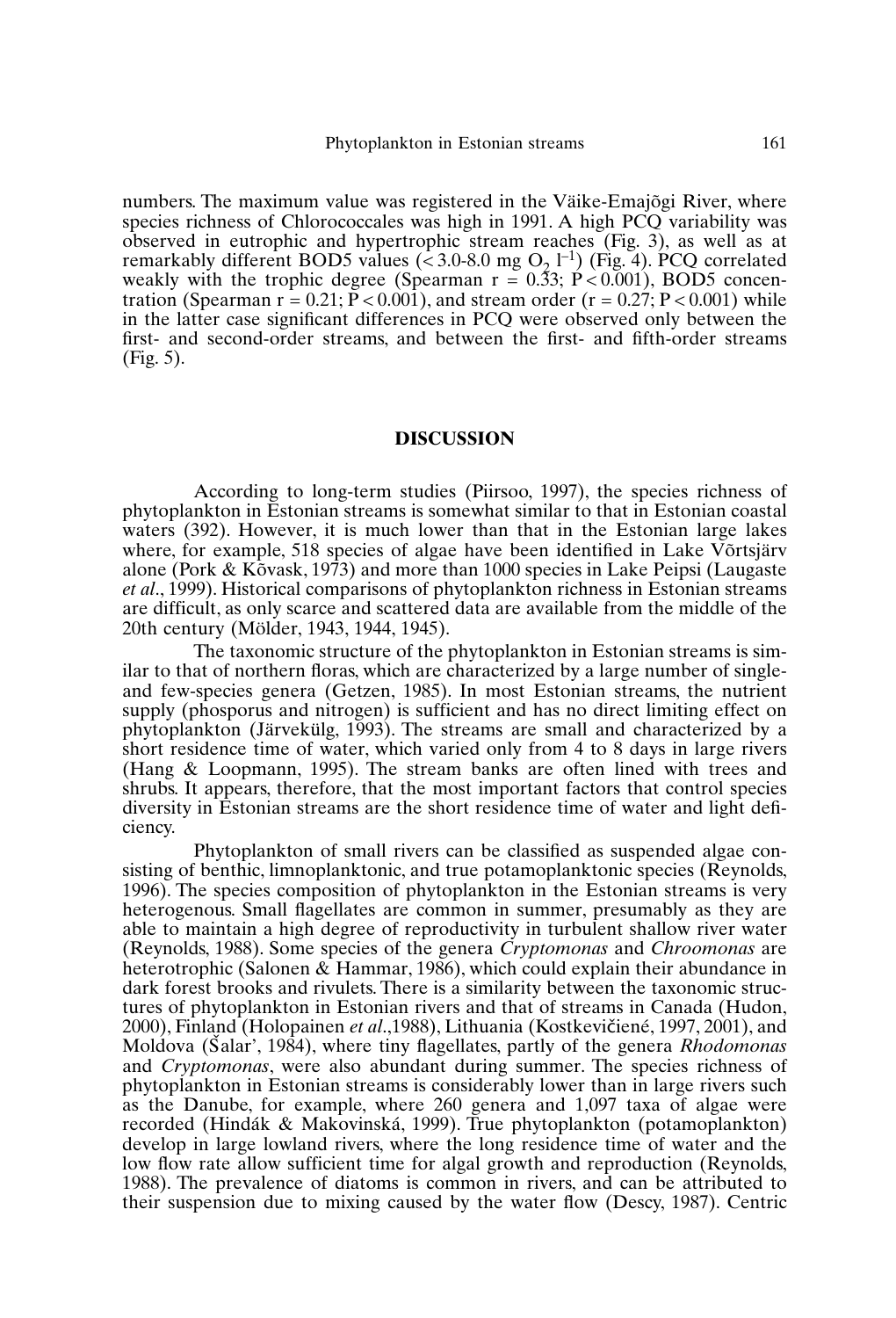diatoms and green algae dominate the summer phytoplankton in large lowland rivers (Descy, *op. cit*; Dokulil, 1991; Hötzel & Croome, 1996; Kiss, 1986, 1987; Yang *et al*., 1997; Noppe & Prygiel, 1999; Leland *et al*., 2001). In shallow streams, pennate diatoms are washed into the water column from the bottom. The occurrence of centric diatoms was low in Estonian streams, and the phytoplankton was enriched by a large number of tichoplanktonic diatoms, e.g. *Cocconeis placentula, C. pediculus, Achnanthes minutissima, Synedra ulna, Nitzschia acicularis*, and *Meridion circulare.*

The occurrence of green algae in running waters has been reported in many studies (Kumsare, 1967; Schmidt *et al*., 1994; Kiss & Schmidt, 1998). Species of the genera *Scenedesmus* and *Monoraphidium* are common. In Estonian streams, *Monoraphidium contortum, Scenedesmus ecornis*, and *S. quadricauda* were frequent. The frequency of other green algae increased downstream of lakes, ponds, and mill weirs.

Cyanobacteria are only occasionally present in Estonian streams and their occurrence seems to be related to the influence of lakes or ponds rich in phytoplankton. In a few cases excessive growth of *Planktothrix agardhii* occurred in stream reaches affected by pollution, or there were open banks and high water temperatures (Piirsoo, 2001a).

The mean values of the Shannon-Weaver diversity index for phytoplankton in Estonian streams are similar to that for rivers of the Russian Far East (1.57- 2.41) (Medvedeva, 2001) but lower than for the benthic diatom communities in Estonian streams (0.96-5.07) (Vilbaste, 2001). The mean value of the PCQ index (3.4-8.8) for Estonian small lakes (Ott & Kõiv, 1999) is higher than the value for Estonian streams. According to the classification of the PCQ values (Ott & Laugaste, 1996), the streams vary from oligo- to hypertrophic, but mesotrophic stream reaches are the most widespread in Estonia. The assessment the trophic state of the Estonian rivers from the concentration of tot-N and tot-P in the summer low-water period yielded the same result. According to this method, 51 per cent of studied river reaches were mesotrophic (Järvekülg, 2001). The PCQ index seems to be sensitive to environmental factors and can, therefore, serve as a suitable tool, besides the other phytoplankton characteristics (abundance, biomass, and species richness), for describing biological water quality in Estonian streams.

**Acknowledgements.** The study was supported by the Estonian Ministry of Environment and by grant No 1649 of the Estonian Science Foundation (ESF) for 1995- 1998, as well as by the US EPA grant CR 827711-01-0 for 2001. The author is grateful to Sirje Vilbaste for her help in phytoplankton sampling, and to Malle Viik and Peeter Pall for permission to use their data on BOD5 concentration and stream order. The comments of Pierre Compère and Dr Keve Kiss, as well as two anonymous referees improved the paper significantly. Dr. Enn Veldi kindly revised the English of the manuscript.

#### **REFERENCES**

- ANAGNOSTIDIS K. & KOMÁREK J., 1988  $-$  Modern approach to the classification system of cyanophytes. 3. Oscillatoriales. *Archiv für Hydrobiologie,* Supplement band 80: 327-472.
- AROLD I., 1993 *Estonian Landscapes. Factors of Landscape Formation and Landscape Investigation in Estonia.* Landscape Regions. Tartu, 92 p.
- BLOMQVIST P. & HERLITZ E., 1998 *Methods for Quantitative Assessment of Phytoplankton in Freshwaters,* Part 2*.* Stockholm, Naturvårdsverket, 36 p.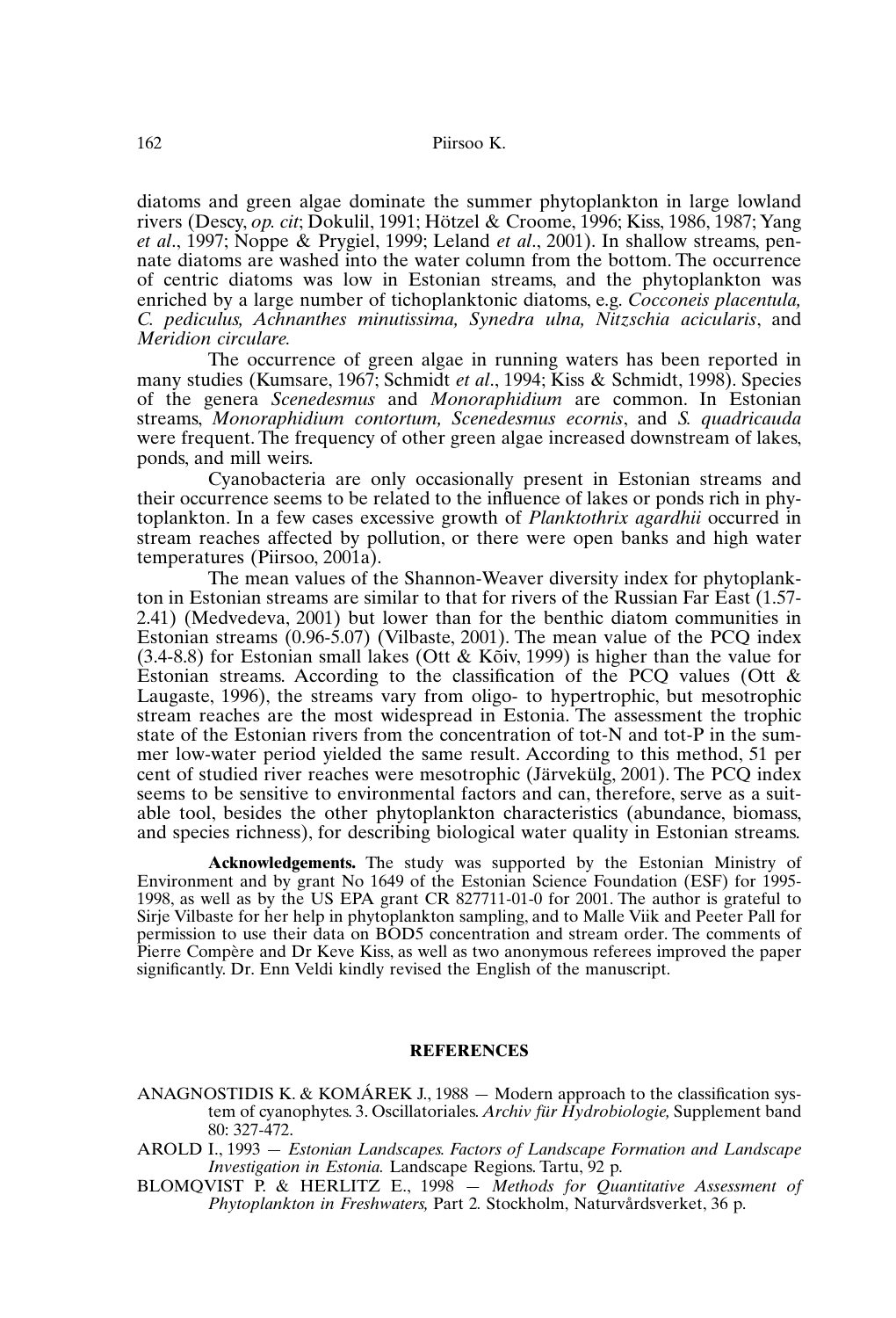- COX E. J., 1996 *Identification of Freshwater Diatoms from Live Material.* London, Alden Press Oxford, 158 p.
- DESCY J.-P., 1987 Phytoplankton composition and dynamics in the river Meuse (Belgium). *Archiv für Hydrobiologie,* Supplement band 78, 2 (*Algological Studies*  $\lambda$ 7): 225-245.
- DOKULIL M., 1991 Review on recent activities, measurements and techniques concerning phytoplankton algae of large rivers in Austria. *In*: Whitton B. A., Rott E. & Friedrich G. (eds.), *Use of Algae for Monitoring Rivers*. Innsbruck, Innsbruck University, pp. 53-57.
- EJOKN, 1986 *Eesti NSV jõgede, ojade ja kraavide ametlik nimestik*. Tallinn, Valgus, 72 p.
- FORSBERG C. & RYDING S.O., 1980 Eutrophication parameters and trophic status indices in 30 Swedish waste-receiving lakes. *Archiv für Hydrobiologie* 89: 189-207.
- GETZEN M.V., 1985 *Algae in ecosystems of the Extreme North (on the example of Bolshezemelskaja tundra)*. Leningrad, Nauka, 165 p. (In Russian).
- GORDON N.D., McMAHON T.D. & FINLAYSON B.L., 1994 *Stream Hydrology.* An Introduction for Ecologists. Chichester, New York, Brisbane, Toronto, Singapore John Wiley & Sons,  $526$  p.
- HANG T. & LOOPMANN A., 1995 Jõed. *In*: Raukas A. (ed.), *Eesti loodus.* Tallinn, Valgus, pp. 292-302.
- HINDÁK F. & MAKOVINSKÁ J., 1999 Phytoplankton of the Danube from Bratislava (Slovakia) to Budapest (Hungary). *In:* Prygiel J., Whitton B. A. & Bukowska J. (eds.), *Use of Algae for Monitoring Rivers III.* Douai, Agence de l'Eau Artois-Picardie, pp. 188-193.
- HOLOPAINEN A.-L., HOVI A. & RÖNKKÖ J., 1988 Lotic algal communities and their metabolism in small forest brooks in the Nurmes area of eastern Finland. *Aqua Fennica* 18: 29-46.
- HÖTZEL G. & CROOME R., 1996 Population dynamics of *Aulacoseira granulata* (Ehr.) Simonsen (Bacillariophyceae, Centrales), the dominant alga in the Murray River, Australia. *Archiv für Hüdrobiologie* 136 (2): 191-215.
- HUDON C., 2000 Phytoplankton assemblages in the St. Lawrence River, downstream of its confluence with the Ottawa River, Quebec, Canada. *Canadian Journal of Fisheries and Aquatic Sciences* 57 (Suppl. 1): 16-30.
- JÄRVEKÜLG A., 1993  $-$  Trophy of the water of Estonian rivers and nutrients limiting the primary production. *In*: *Water Pollution and Quality in Estonia*. Environmental Report 7. Helsinki, Environment Data Centre, National Board of Waters and Environment, pp. 29-34.
- JÄRVEKÜLG A. (ed.), 2001 *Eesti jõed.* Tartu, Tartu Ülikooli kirjastus. 750 p.
- KISS K.T., 1986 Species of the Thalassiosiraceae in the Budapest section of the Dunabe. Comparision of samples collected in 1956-63 and 1979-83. *In*: Ricard M. (ed.), *Proceedings of the 8th International Diatom Symposium.* Koenigstein, O. Koelts, pp. 23-31.
- KISS K.T., 1987 Phytoplankton studies in the Szigetköz Section of the Danube during 1981-1982. *Archiv für Hydrobiologie,* Supplementband 78, 2 (*Algological Studies* 47): 247-273.
- KISS K.T.  $\&$  SCHMIDT A., 1998 Changes of the Chlorophyta species in the phytoplankton of the Hungarian section of the Danube river during the last decades (1961-1997). *Biologia, Bratislava* 53 (4): 509-518.
- KOMÁREK J. & ANAGNOSTIDIS K., 1989 Modern approach to the classification system of cyanophytes. 4. Nostocales. *Archiv für Hydrobiologie,* Supplementband 82, 3: 247-345.
- KOMÁREK J. & ANAGNOSTIDIS K., 1999 *Cyanoprokaryota.* Teil 1. Chroococcales*.* Jena, Stuttgart, Lübeck, Ulm, Gustav Fischer Verlag, 548 p.
- KOMÁREK J. & FOTT B., 1983 *Das Phytoplankton des Sü8wassers*. Teil 7, Hälfte 1. Chlorophyceae. Chlorococcales. Stuttgart, E. Schweizerbart'sche Verlagsbuchhandlung, 1044 p.
- KOSSINSKAJA E.K., 1960 *Flora Plantarum Cryptogamarum USSR*. Vol. 5. Conjugatae*.* Moscow, Leningrad, Akademii Nauk USSR, 706 p. (In Russian).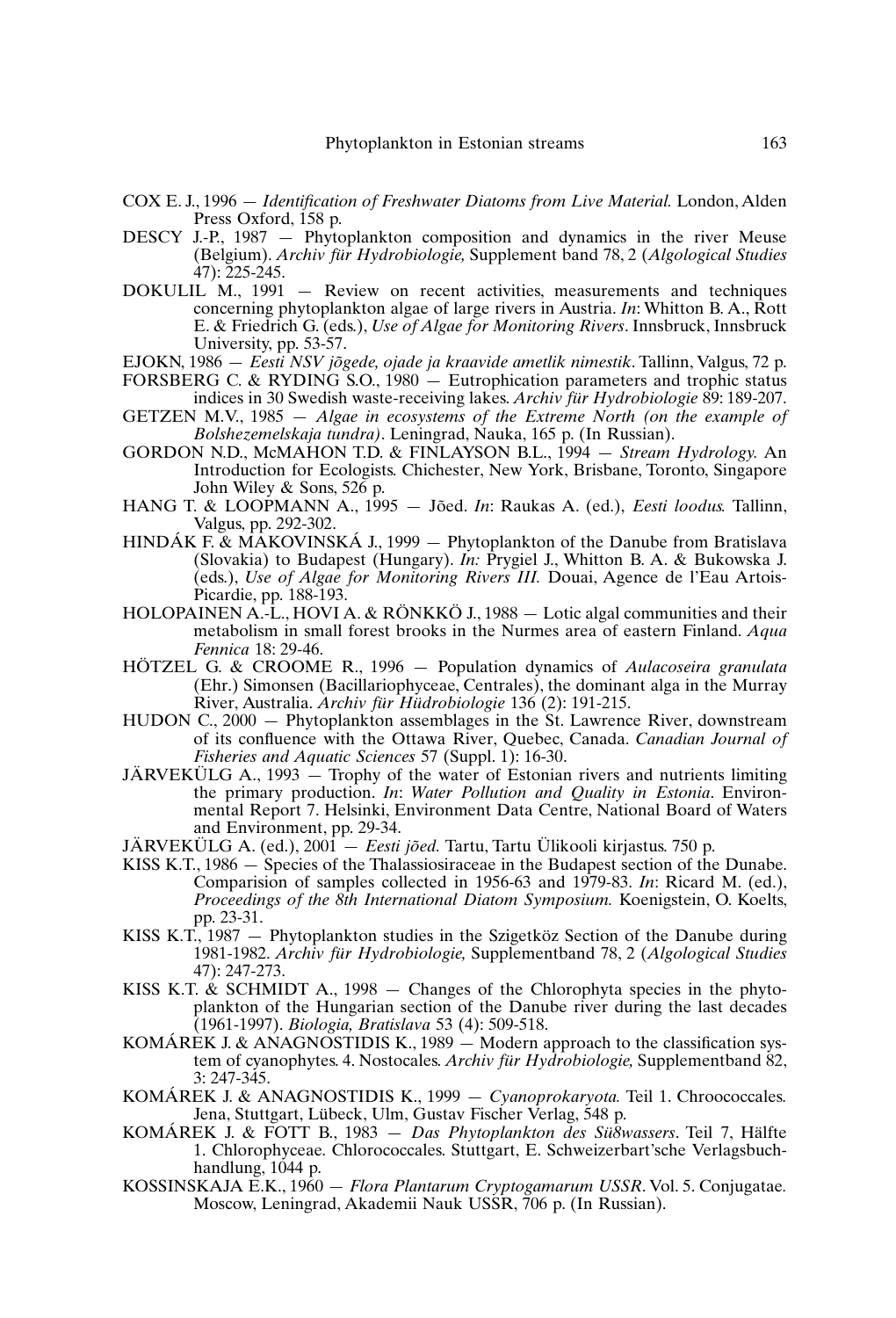- KOSTKEVICIENI J., 1997 Studies of the phytoplankton in the River Sešupe basin. *Botanica Lithuanica* 3 (1): 53-69.
- KOSTKEVICIENI J., 2001 *Lietuvos upiu, ir upeliu, fitoplanktonas*. Abstract of PhD theses*.* Vilnius, Vilnius University, 33 p.
- KRAMMER K. & LANGE-BERTALOT H., 1986 *Bacillariophyceae*. Teil 1. Naviculaceae. Jena, Gustav Fischer Verlag, 876 p.
- KRAMMER K. & LANGE-BERTALOT H., 1988 *Bacillariophyceae*. Teil 2. Bacillariaceae, Epithemiaceae, Surirellaceae. Stuttgart, New York, Gustav Fischer Verlag, 596 p.
- KRAMMER K. & LANGE-BERTALOT H., 1991a *Bacillariophyceae*. Teil 3. Centrales, Fragilariaceae, Eunotiaceae. Stuttgart, Jena, Gustav Fischer Verlag, 576 p.
- KRAMMER K. & LANGE-BERTALOT H., 1991b *Bacillariophyceae*. Teil 4. Achnanthaceae, Kritische Ergängung zu Navicula (Lineolatae) und Gomphonema Gesamtliteraturverzeichnis Teil 1-4. Stuttgart, Jena, Gustav Fischer Verlag, 437 p.
- KULL T., (ed.) 1999 *Estonian Biodiversity. Strategy and Action Plan.* Tallinn, Tartu, Eesti Loodusfoto, 165 p.
- KUMSARE A. J., 1967 *Hydrobiology of the Daugava River.* Riga, Zvajgne, 186 p. (in Russian).
- LAUGASTE R., NÕGES T., NÕGES P., OTT I., JASTREMSKIJ V. & MILIUS A., 1999<br>- Vetikad. *In*: Pihu E. & Raukas A. (eds.). *Peinsi*. Tallinn. Vetikad. *In*: Pihu E. & Raukas A. (eds.), *Peipsi*. Keskkonnaministeeriumi Info- ja Tehnokeskus, pp. 108-118.
- LELAND H. V., BROWN L. R. & MUELLER D. K.,  $2001 -$  Distribution of algae in the San Joaquin River, California, in relation to nutrient supply, salinity and other environmental factors. *Freshwater Biology* 46: 1139-1167.
- MEDVEDEVA L. A., 2001 Biodiversity of aquatic communities in the Sikhote-Alin biosphere reserve (Russia). *Cryptogamie, Algologie* 22 (1): 65-100.
- MIIDEL A., 2001 Eesti jõgede geoloogia ja areng. *In*: Järvekülg A. (ed.), *Eesti jõed*. Tartu, Tartu Ülikooli Kirjastus, pp. 29-35.
- MÖLDER K., 1943 Die Flagellaten- and Dinoflagellatenflora Estlands. *Annales Botanici Societatis Zoologiæ-Botanicæ Fennicæ Vanamo* 18 (4): 2-26.
- MÖLDER K., 1944 Die Chlorophyceenflora Estlands. *Annales Botanici Societatis Zoologiæ-Botanicæ Fennicæ Vanamo* 20 (4): 1-42.
- MÖLDER K., 1945 Die Cyanophyceenflora Estlands. *Annales Botanici Societatis Zoologiæ-Botanicæ Fennicæ Vanamo* 20 (5): 1-22.
- NOPPE K. & PRYGIEL J., 1999  $-$  Phytoplankton as an eutrophication indicator for the main watercourses of the Artois-Picardie water basin (France). *In*: Prygiel J., Whitton B. A. & Bukowska J. (eds.), *Use of Algae for Monitoring Rivers III.* Douai, Agence de l'Eau Artois-Picardie, pp. 194-205.
- NYGAARD G.,  $1949 Hydrobiological studies on Danish pounds and lakes. II. The quo$ tient hypothesis and some new or little known phytoplankton organisms. – *Danske Vidensk Selsk Biologie Skripta* 7: 1-123.
- OTT I. & KÕIV T., 1999 *Estonian Small Lakes: Special Featurs and Changes*. Tallinn, Estonian Environment Information Centre, Estonian Academy of Sciences, Institute of Zoology and Botany of the Estonian Agricultural University, 128 p.
- OTT I. & LAUGASTE R., 1996 Fütoplanktoni koodindeks (FKI). Üldistus Eesti väikejärvede kohta. *EV Keskkonnaministeeriumi Infoleht* 3: 2.
- PALAMAR-MORDVINTSEVA G. M., 1982 *Chlorophyta. Class Conjugatophyceae. Order Desmidiales.* (Identification book of freshwater algae of the USSR). 11(2). Leningrad, Nauka,  $\hat{6}18$  p. (In Russian).
- PIIRSOO K., 1997 Phytoplankton species composition in coastal waters of Estonia. *In*: Ojaveer E. (ed.), *Proceedings of the 14th Baltic Marine Biologists Symposium.* Tallinn, Estonian Academy Publishers, pp. 205-222.
- PIIRSOO K., 2001a Phytoplankton of Estonian rivers in midsummer. *Hydrobiologia* 444: 135-146.
- PIIRSOO K., 2001b Jõgede fütoplankton. *In*: Järvekülg A. (ed.), *Eesti jõed.* Tartu, Tartu Ülikooli Kirjastus, pp. 126-132.